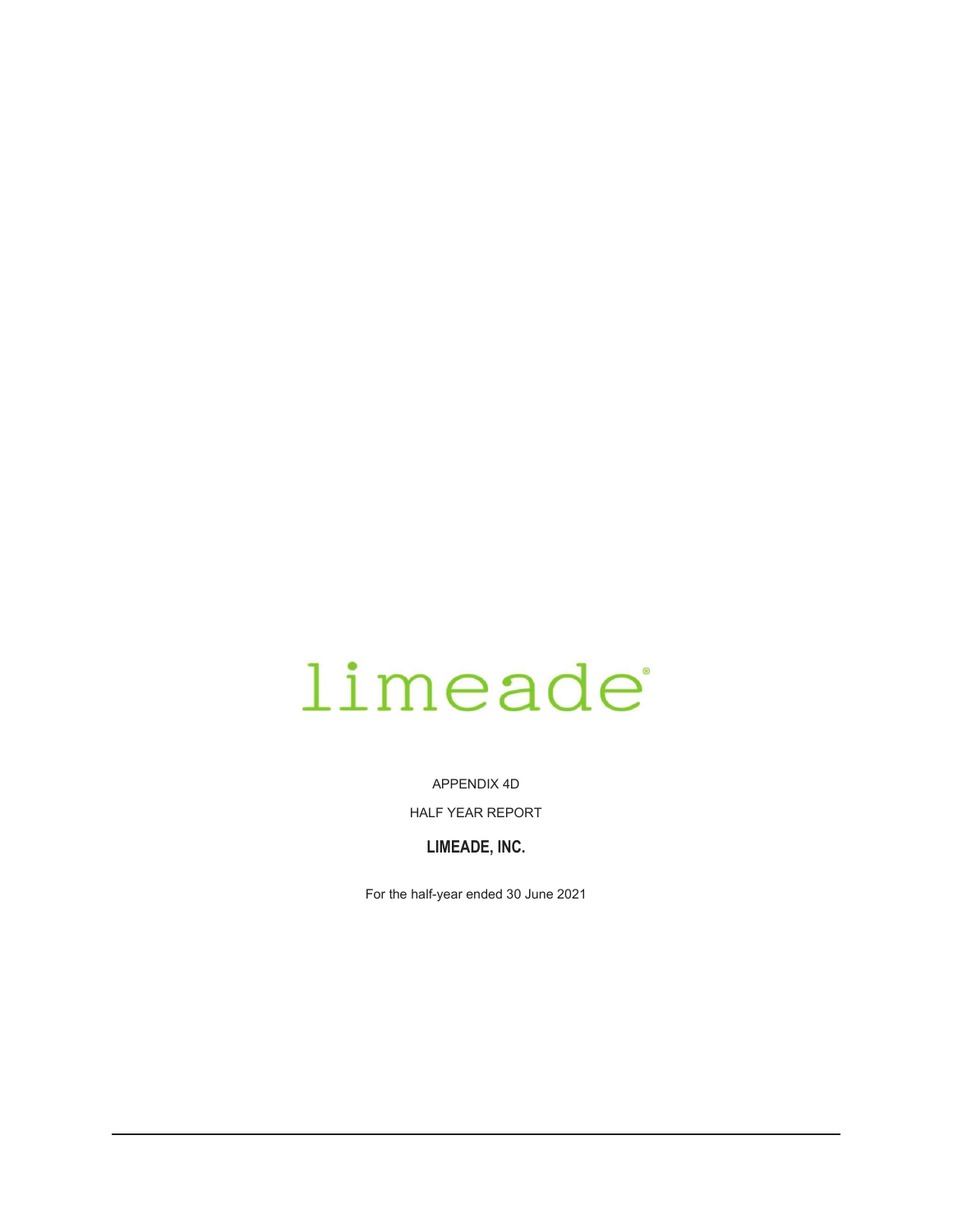**Limeade, Inc.**  Appendix 4D For the half-year ended 30 June 2021

# **1. COMPANY DETAILS**

| Name of entity:          | Limeade, Inc.                        |
|--------------------------|--------------------------------------|
| ABN:                     | 637 017 602                          |
| <b>Reporting Period:</b> | For the half-year ended 30 June 2021 |
| Previous Period:         | For the half-year ended 30 June 2020 |

# **2. RESULTS FOR ANNOUNCEMENT TO THE MARKET (NOTE: ALL AMOUNTS IN USD)**

|                                                                              | Up/(down)<br><b>\$USD '000</b> | % change  | 30 June 2021<br><b>\$USD '000</b> | 30 June 2020<br><b>\$USD '000</b> |
|------------------------------------------------------------------------------|--------------------------------|-----------|-----------------------------------|-----------------------------------|
| Revenue from ordinary<br>activities                                          | (1, 175)                       | $-4.2%$   | 26,866                            | 28,041                            |
| (Loss) from ordinary activities<br>after tax attributable to<br>shareholders | (1,843)                        | $-137.6%$ | (3, 182)                          | (1, 339)                          |
| Net (Loss) attributable to<br>shareholders                                   | (1,796)                        | $-134.5%$ | (3, 131)                          | (1, 335)                          |

# **3. DIVIDEND**

The company has not declared, and does not propose to pay, any dividends for the half-year ended 30 June 2021. There are no dividend or dividend reinvestment plans in operation.

# **4. NET TANGIBLE ASSETS PER SECURITY**

|                                  | 30 June 2021 \$USD | 30 June 2020 \$USD |
|----------------------------------|--------------------|--------------------|
| Net tangible assets per security |                    | 80.                |

Net tangible assets are defined as the net assets of Limeade, Inc., less intangible assets.

# **5. PRINCIPAL ACTIVITIES**

The principal activity of Limeade, Inc. is the development and sale of enterprise employee well-being software.

# **6. COMMENTARY ON RESULTS**

Limeade is an immersive employee well-being company that creates healthy employee experiences. Limeade Institute science guides its industry-leading software and its own award-winning culture. Today, millions of users in over 100 countries use Limeade solutions to navigate the future of work. By putting well-being at the heart of the employee experience, Limeade reduces burnout and turnover while increasing well-being and engagement ultimately elevating business performance.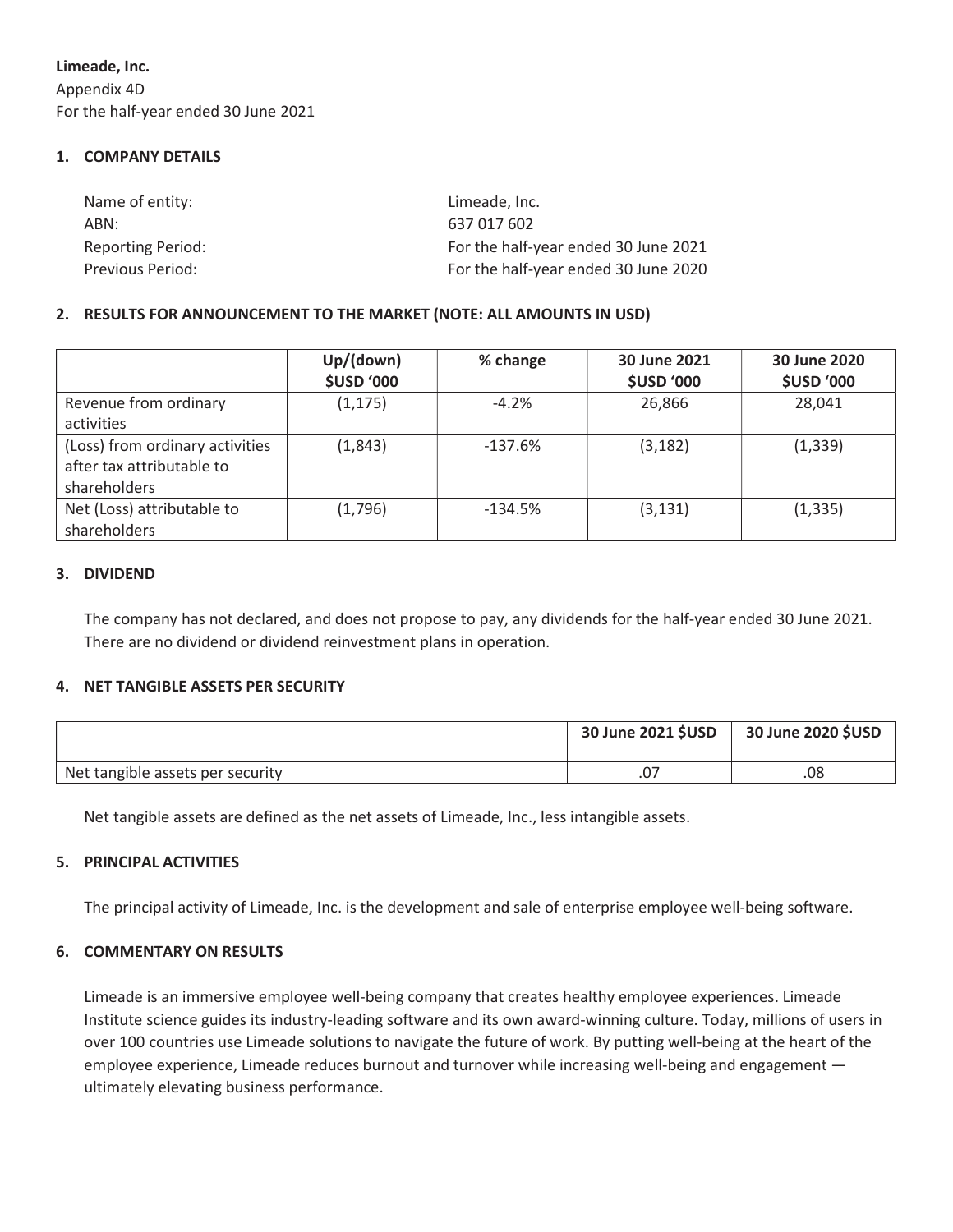# **6. COMMENTARY ON RESULTS (CONTINUED)**

# **Business summary and key performance indicators**

The key performance indicators of the financial results are as follows:

- year ended 30 June 2021 which is a reduction of 4%. • A decrease in revenue from \$28.0 million for the half-year ended 30 June 2020 to \$26.9 million for the half-
- to increase revenue and retention in this channel over the long-term. focus primarily on enterprise-level partners for which Limeade is a complementary solution. This is intended stable, down just 2% vs the prior comparable period. Limeade is shifting its indirect sales channel strategy to customer count occurred in midmarket reseller indirect channel. The direct revenue channel remained 149 as at 30 June 2021. Half of the revenue decrease (\$0.6 million) and 24 of the 26 net decrease in • The revenue decrease of \$1.2 million reflects a reduction in total customers from 175 as at 30 June 2020 to
- half-year ended 30 June 2020. • The net loss for the half-year ended 30 June 2021 is \$3.2 million compared to a loss of \$1.3 million for the
- million for the half-year 30 June 2020. • The net cash used by operating activities for half-year ended 30 June 2021 is \$1.4 million compared to \$0.5

for the half-year ended 30 June 2021, driven by reduced headcount. Sales and marketing expenses decreased 18% from \$9.6 million for the half-year ended 30 June 2020 to \$7.9 million

primarily due to investments in the performance of the Limeade platform for existing and new customers. \$8.7 million for the half-year ended 30 June 2020 to \$9.3 million for the half-year ended 30 June 2021. This is Continued development of the Limeade platform resulted in research and development expenses growing 7% from

transaction costs. million for the half-year ended 30 June 2021, due to one-time costs for leadership transitions and acquisition General and administrative expenses increased 33% from \$4.3 million for the half-year ended 30 June 2020 to \$5.8

2021, Limeade had \$0 outstanding on the bank line of credit (\$15.0 million available). The cash balance was \$28.7 million as at 30 June 2021 compared to \$28.4 million as at 30 June 2020. At 30 June

# **Matters subsequent to the end of the 30 June 2021 half-year report**

Washington and Saigon, Vietnam. The consideration was paid entirely using cash reserves. cash consideration of \$8.8M, exclusive of working capital adjustments. TINYpulse has operations in Seattle, On 28 July 2021, Limeade acquired 100% share capital of TINYpulse, a leader in employee listening software, for

# **7. DETAILS OF ENTITIES OVER WHICH CONTROL HAS BEEN GAINED OR LOST DURING THE PERIOD**

There are no entities over which control has been gained or lost during the period.

# **8. ASSOCIATES AND JOINT VENTURE ENTITIES**

There are no associate or joint venture entities.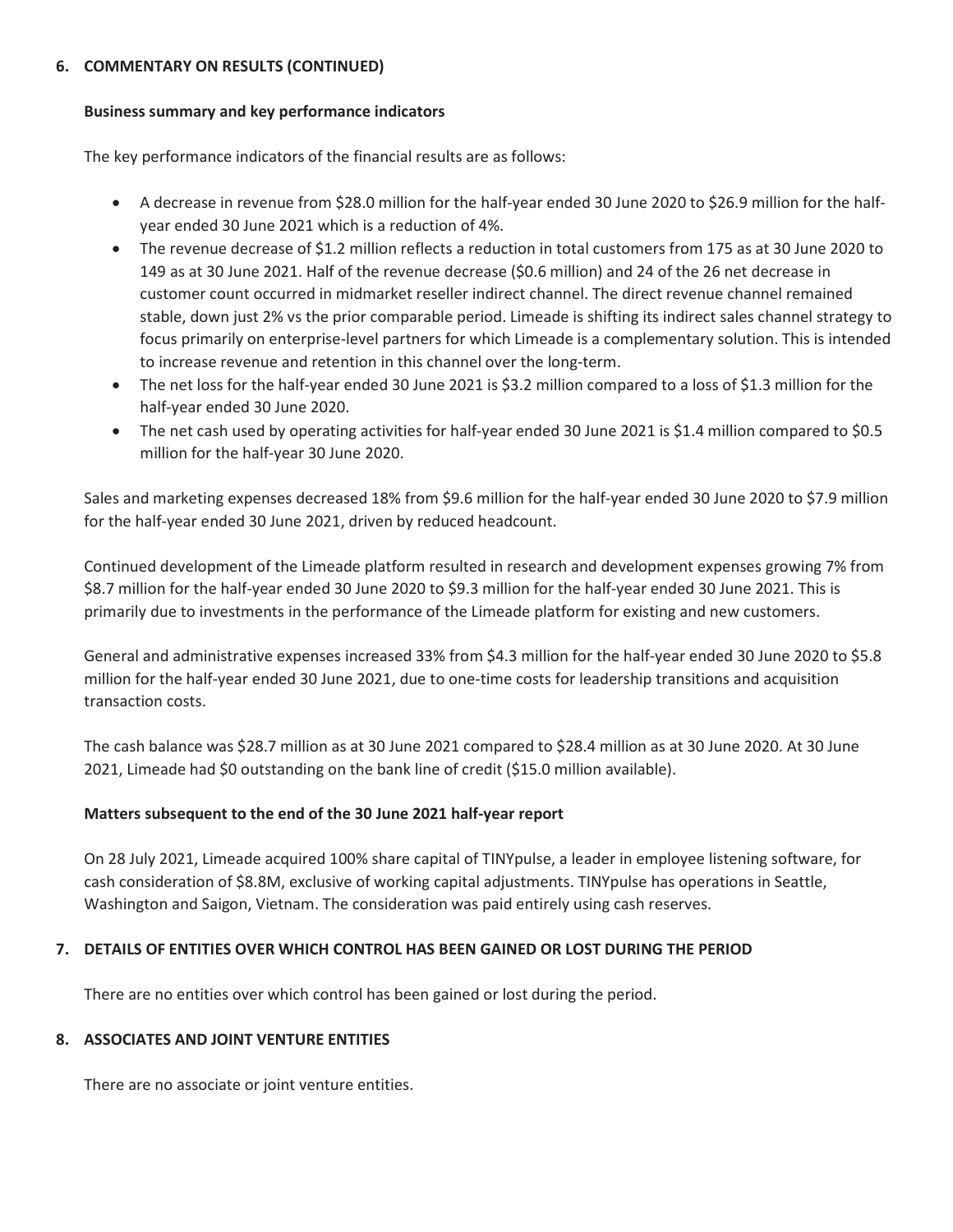## **9. FOREIGN ENTITY ACCOUNTING STANDARDS**

The financial statement contained within the Half Year Report have been prepared in conformity with generally accepted accounting principles in the United States of America ("U.S. GAAP").

## **10. FINANCIAL REPORT**

The following financial report included in this Appendix 4D should be read in conjunction with any public announcements made by Limeade, Inc. in accordance with the continuous disclosure obligations of the ASX listing Rules.

This Appendix 4D and the included financial information are based on the Consolidated Financial Statements and Notes of Limeade, Inc. which have been reviewed by Deloitte & Touche LLP.

**SIGNED** 

 $\frac{1}{\sqrt{2}}$ Todd Spartz

Chief Financial Officer

26 August 2021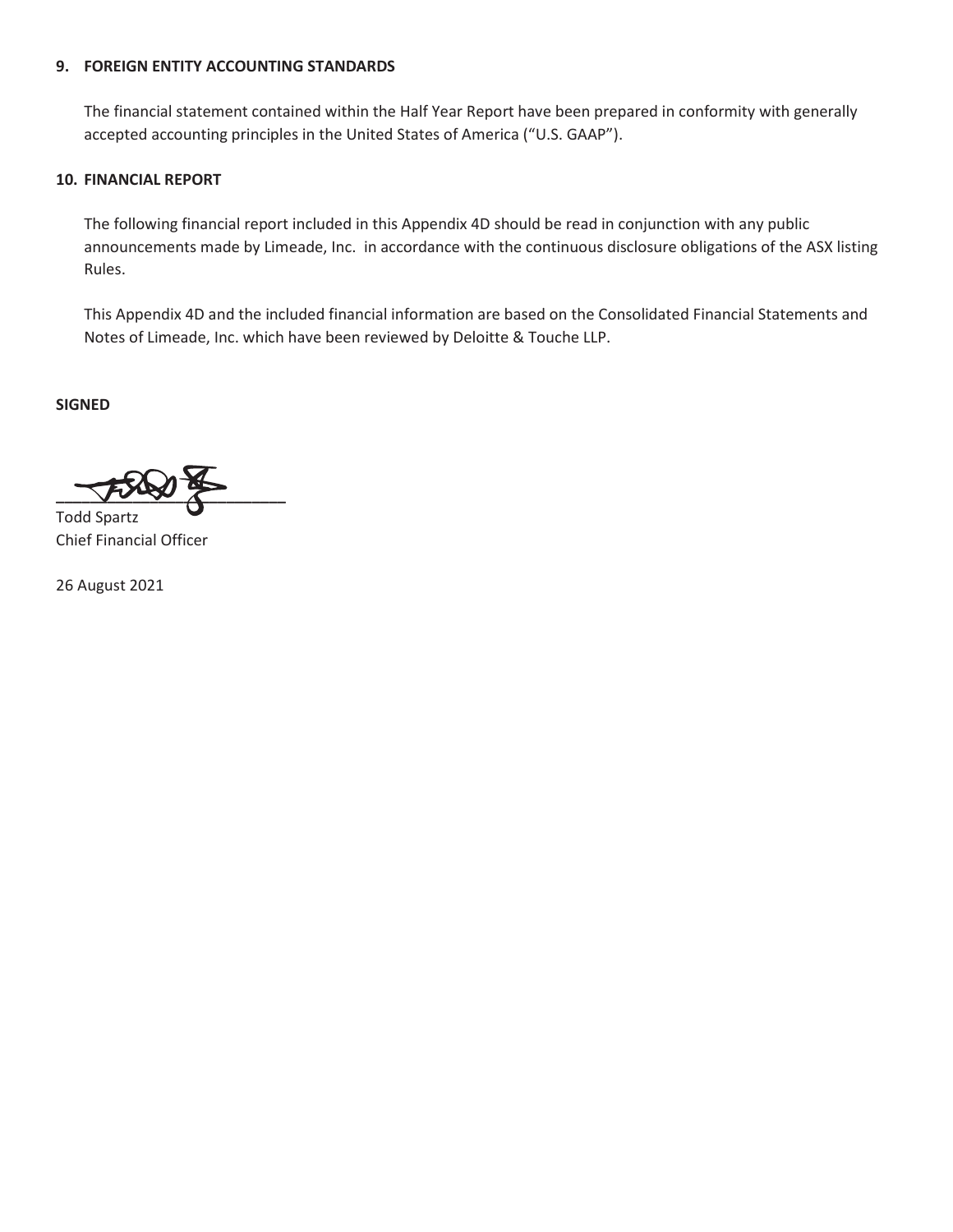# limeade

REPORT OF INDEPENDENT AUDITORS AND CONSOLIDATED FINANCIAL STATEMENTS

# LIMEADE, INC.

For the Half-Year Ended June 30, 2021 and 2020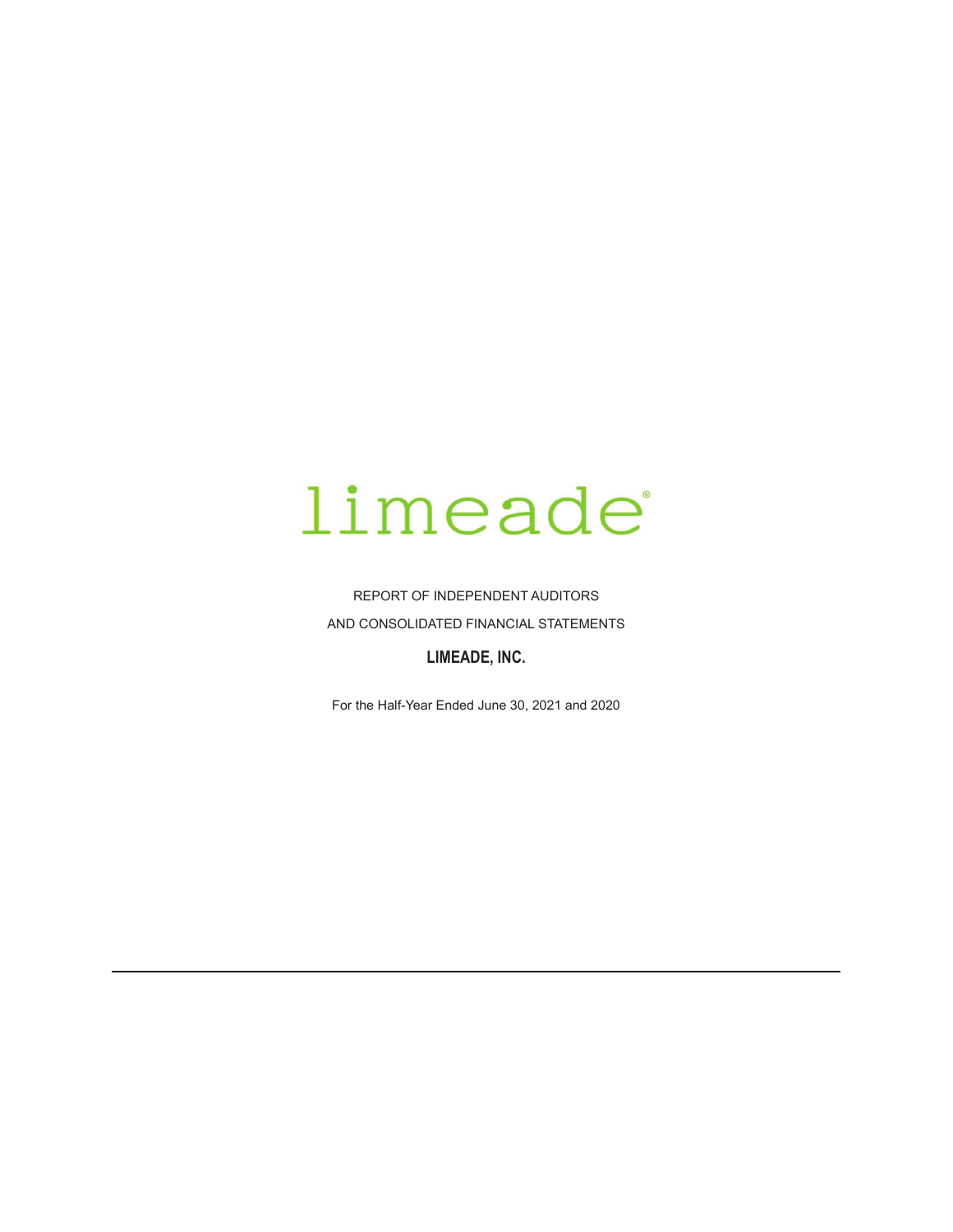# **Table of Contents**

|                                                 | <b>PAGE</b> |
|-------------------------------------------------|-------------|
| <b>Report of Independent Auditors</b>           |             |
| <b>Consolidated Financial Statements</b>        |             |
| Consolidated balance sheets                     | 3           |
| Consolidated statements of operations           | 4           |
| Consolidated statements of comprehensive loss   | 5           |
| Consolidated statements of shareholders' equity | 6           |
| Consolidated statements of cash flows           |             |
| Notes to consolidated financial statements      | 9           |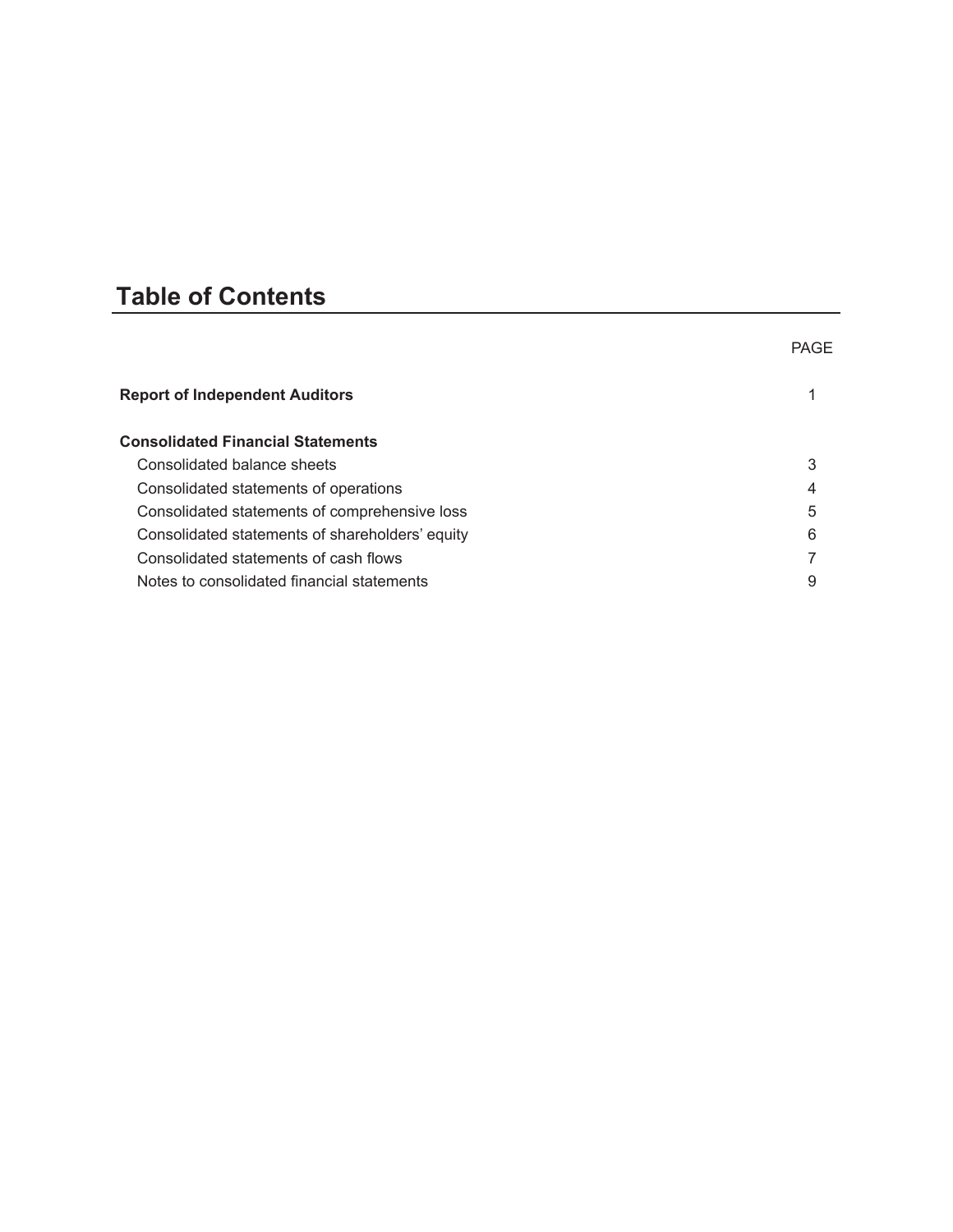

**Deloitte & Touche LLP**  Suite 3300 925 4<sup>th</sup> Avenue Seattle, WA 98104 USA Tel: +1 206 716 7777 www.deloitte.com

### **INDEPENDENT AUDITORS' REVIEW REPORT**

To the Board of Directors and Shareholders of Limeade, Inc.

We have reviewed the accompanying consolidated balance sheet of Limeade, Inc. and its subsidiaries (the "Company") as of June 30, 2021, and the related consolidated statements of operations, comprehensive loss, stockholders' equity, and cash flows for the six-month periods ended June 30, 2021 and 2020 (the "interim financial information").

#### **Management's Responsibility for the Interim Financial Information**

The Company's management is responsible for the preparation and fair presentation of the interim financial information in accordance with accounting principles generally accepted in the United States of America; this responsibility includes the design, implementation, and maintenance of internal control sufficient to provide a reasonable basis for the preparation and fair presentation of interim financial information in accordance with accounting principles generally accepted in the United States of America.

#### **Auditors' Responsibility**

Our responsibility is to conduct our reviews in accordance with auditing standards generally accepted in the United States of America applicable to reviews of interim financial information. A review of interim financial information consists principally of applying analytical procedures and making inquiries of persons responsible for financial and accounting matters. It is substantially less in scope than an audit conducted in accordance with auditing standards generally accepted in the United States of America, the objective of which is the expression of an opinion regarding the financial information. Accordingly, we do not express such an opinion.

#### **Conclusion**

Based on our reviews, we are not aware of any material modifications that should be made to the interim financial information referred to above for it to be in accordance with accounting principles generally accepted in the United States of America.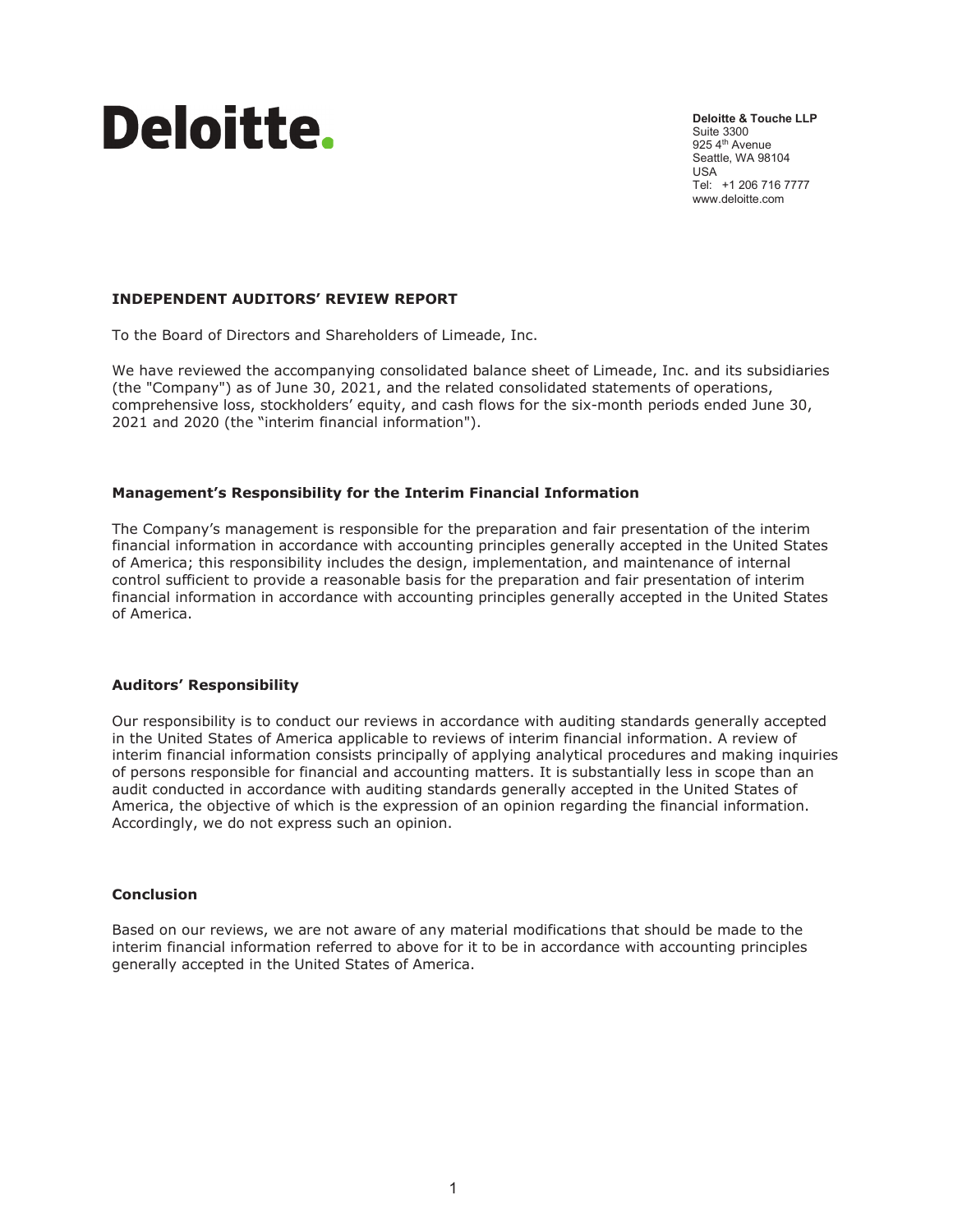#### **Report on Consolidated Balance Sheet as of December 31, 2020**

We have previously audited, in accordance with auditing standards generally accepted in the United States of America, the consolidated balance sheet of the Company as of December 31, 2020, and the related consolidated statements of operations, comprehensive loss, stockholders' equity (deficit), and cash flows for the year then ended (not presented herein); and we expressed an unmodified audit opinion on those audited consolidated financial statements in our report dated February 25, 2021. In our opinion, the accompanying consolidated balance sheet of the Company as of December 31, 2020, is consistent, in all material respects, with the audited consolidated financial statements from which it has been derived.

Delante & forcher LLP

*DELOITTE & TOUCHE LLP* 

August 26, 2021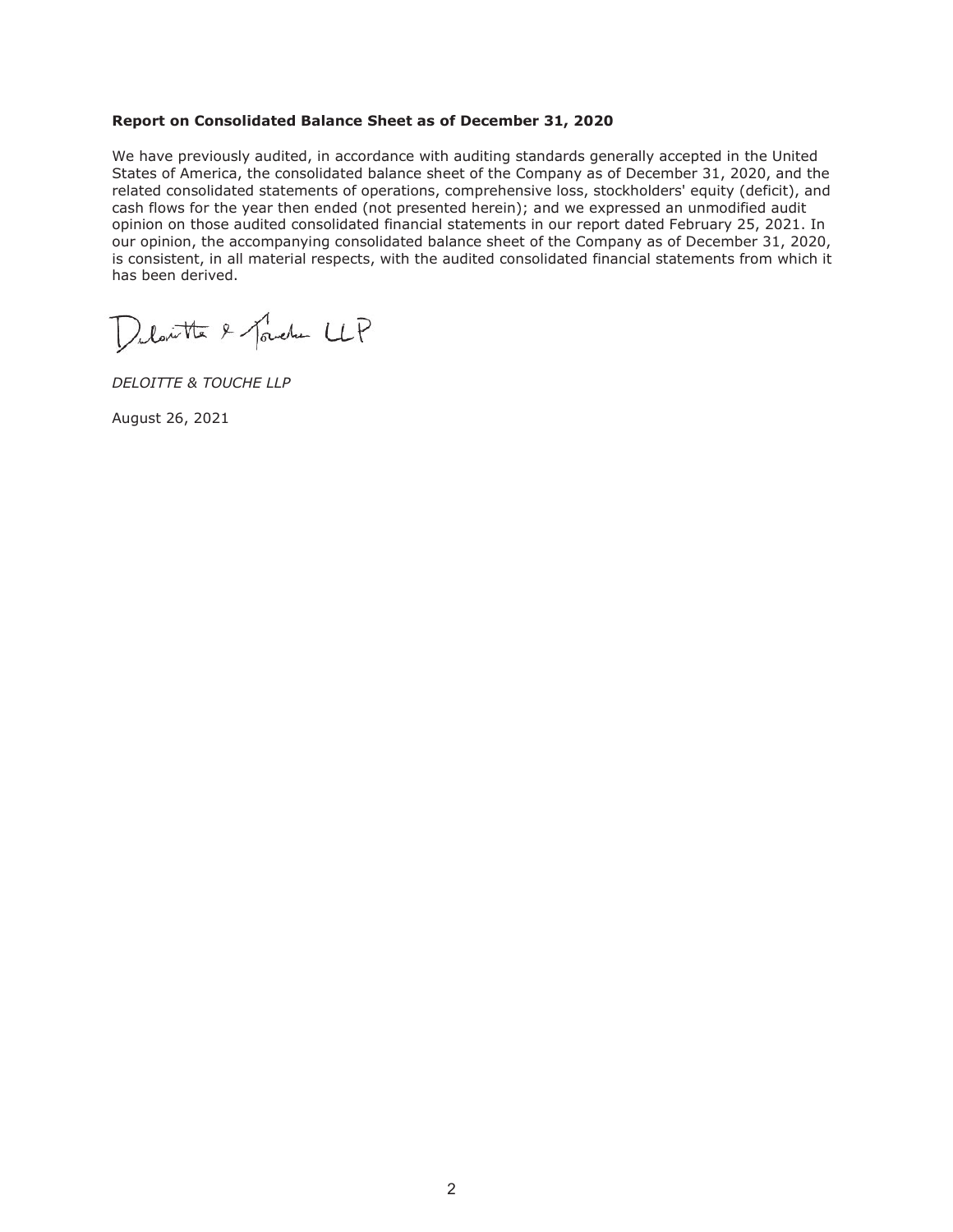# Limeade, Inc. **Consolidated Balance Sheets**

(in US Dollars, in thousands)

|                                                                                                |       | June 30, 2021 | <b>December 31, 2020</b>  |           |  |
|------------------------------------------------------------------------------------------------|-------|---------------|---------------------------|-----------|--|
| Assets                                                                                         |       | (unaudited)   |                           |           |  |
| <b>Current assets</b>                                                                          |       |               |                           |           |  |
| Cash and cash equivalents                                                                      | \$    | 28,724        | \$                        | 31,497    |  |
| Accounts receivable, net of allowance for doubtful<br>accounts of \$79 and \$117, respectively |       | 5,196         |                           | 8,624     |  |
| Prepaid expenses and other current assets                                                      |       | 5,250         |                           | 3,388     |  |
| Total current assets                                                                           |       | 39,170        |                           | 43,509    |  |
| Non-current assets                                                                             |       |               |                           |           |  |
| Property and equipment - net                                                                   |       | 449           |                           | 590       |  |
| Capitalized software development costs - net                                                   |       | 7,323         |                           | 6,302     |  |
| Operating lease right-of-use assets - net                                                      |       | 1,944         |                           | 2,324     |  |
| Goodwill                                                                                       |       | 1,435         |                           | 1,435     |  |
| Intangible assets - net                                                                        |       | 814           |                           | 1,001     |  |
| Other non-current assets                                                                       |       | 297           |                           | 361       |  |
| <b>Total assets</b>                                                                            | $\$\$ | 51,432        | $\boldsymbol{\mathsf{S}}$ | 55,522    |  |
| Liabilities and shareholders' equity<br><b>Current liabilities</b>                             |       |               |                           |           |  |
| Trade payables                                                                                 | \$    | 2,400         | \$                        | 4,127     |  |
| Accrued compensation                                                                           |       | 2,201         |                           | 2,879     |  |
| Accrued expenses and other current liabilities                                                 |       | 7,933         |                           | 5,603     |  |
| Operating lease right-of-use liabilities                                                       |       | 910           |                           | 566       |  |
| Deferred revenue                                                                               |       | 9,739         |                           | 10,089    |  |
| <b>Customer deposits</b>                                                                       |       | 733           |                           | 2,499     |  |
| Income taxes payable                                                                           |       | 9             |                           | 17        |  |
| <b>Total current liabilities</b>                                                               |       | 23,925        |                           | 25,780    |  |
| Non-current liabilities                                                                        |       |               |                           |           |  |
| Operating lease right-of-use liabilities                                                       |       | 1,341         |                           | 1,806     |  |
| Deferred tax liability                                                                         |       | 5             |                           | 5         |  |
| Total non-current liabilities                                                                  |       | 1,346         |                           | 1,811     |  |
| <b>Total liabilities</b>                                                                       |       | 25,271        |                           | 27,591    |  |
| <b>Commitments and contingencies (Note 9)</b>                                                  |       |               |                           |           |  |
| <b>Shareholders' equity</b>                                                                    |       |               |                           |           |  |
| Additional paid-in capital                                                                     |       | 68,947        |                           | 67,586    |  |
| Accumulated deficit                                                                            |       | (42, 786)     |                           | (39, 655) |  |
| Total shareholders' equity                                                                     |       | 26,161        |                           | 27,931    |  |
| <b>Total Liabilities and shareholders' equity</b>                                              | \$    | 51,432        | \$                        | 55,522    |  |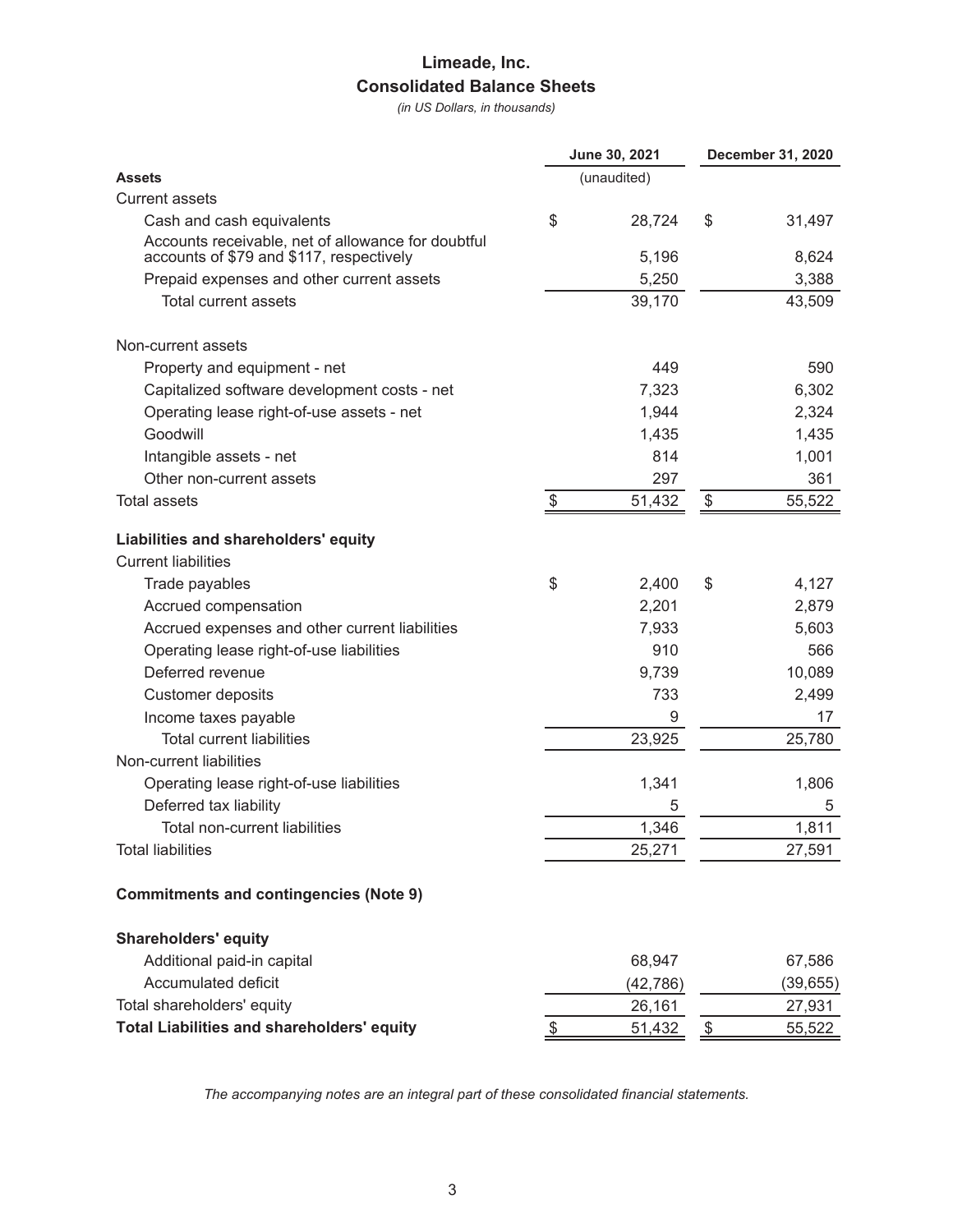# Limeade, Inc. **Consolidated Statements of Operations**

(in US Dollars, in thousands, except per share data)

|                                                                              | For the Half Year Ended June 30 |             |    |             |  |  |
|------------------------------------------------------------------------------|---------------------------------|-------------|----|-------------|--|--|
|                                                                              |                                 | 2021        |    | 2020        |  |  |
|                                                                              |                                 | (unaudited) |    | (unaudited) |  |  |
| Revenue:                                                                     |                                 |             |    |             |  |  |
| Subscription services                                                        | \$                              | 25,147      | \$ | 27,389      |  |  |
| Other                                                                        |                                 | 1,719       |    | 652         |  |  |
| <b>Total revenues</b>                                                        |                                 | 26,866      |    | 28,041      |  |  |
| <b>Cost of revenue</b>                                                       |                                 | 6,996       |    | 6,823       |  |  |
| <b>Gross profit</b>                                                          |                                 | 19,870      |    | 21,218      |  |  |
| <b>Operating expenses</b>                                                    |                                 |             |    |             |  |  |
| Sales and marketing                                                          |                                 | 7,863       |    | 9,613       |  |  |
| Research and development                                                     |                                 | 9,346       |    | 8,727       |  |  |
| General and administrative                                                   |                                 | 5,759       |    | 4,321       |  |  |
| <b>Total operating expenses</b>                                              |                                 | 22,968      |    | 22,661      |  |  |
| <b>Operating loss</b>                                                        |                                 | (3,098)     |    | (1, 443)    |  |  |
| Other (income) expense, net                                                  |                                 | 67          |    | (104)       |  |  |
| Loss before income taxes                                                     |                                 | (3, 165)    |    | (1, 339)    |  |  |
| Provision for income taxes                                                   |                                 | 17          |    |             |  |  |
| <b>Net loss</b>                                                              | \$                              | (3, 182)    | \$ | (1, 339)    |  |  |
| Basic and diluted loss per common share - see Note 5                         |                                 |             |    |             |  |  |
| Net loss per share attributable to common shareholders,<br>basic and diluted | \$                              | (0.01)      | \$ | (0.01)      |  |  |
| Weighted average shares of common stock outstanding,<br>basic and diluted    |                                 | 249,123     |    | 244,878     |  |  |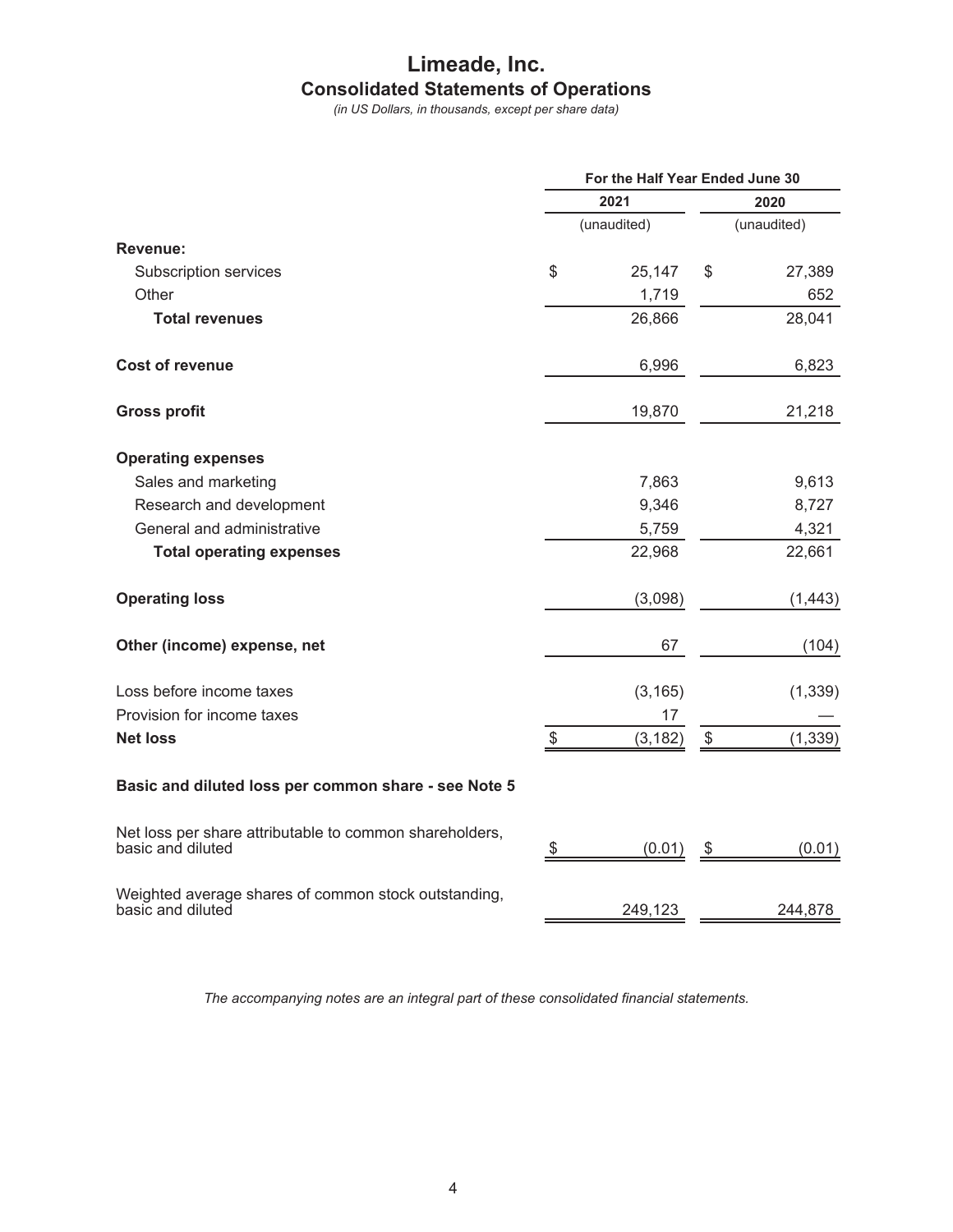# Limeade, Inc. **Consolidated Statements of Comprehensive Loss**

(in US Dollars, in thousands)

|                                                           | For the Half Year Ended June 30 |             |      |             |  |
|-----------------------------------------------------------|---------------------------------|-------------|------|-------------|--|
|                                                           | 2021                            |             | 2020 |             |  |
|                                                           |                                 | (unaudited) |      | (unaudited) |  |
| Net loss                                                  | S                               | (3, 182)    | - \$ | (1, 339)    |  |
| Other comprehensive income - Foreign currency translation |                                 | 51          |      |             |  |
| Total comprehensive loss                                  |                                 | (3,131)     |      | (1, 335)    |  |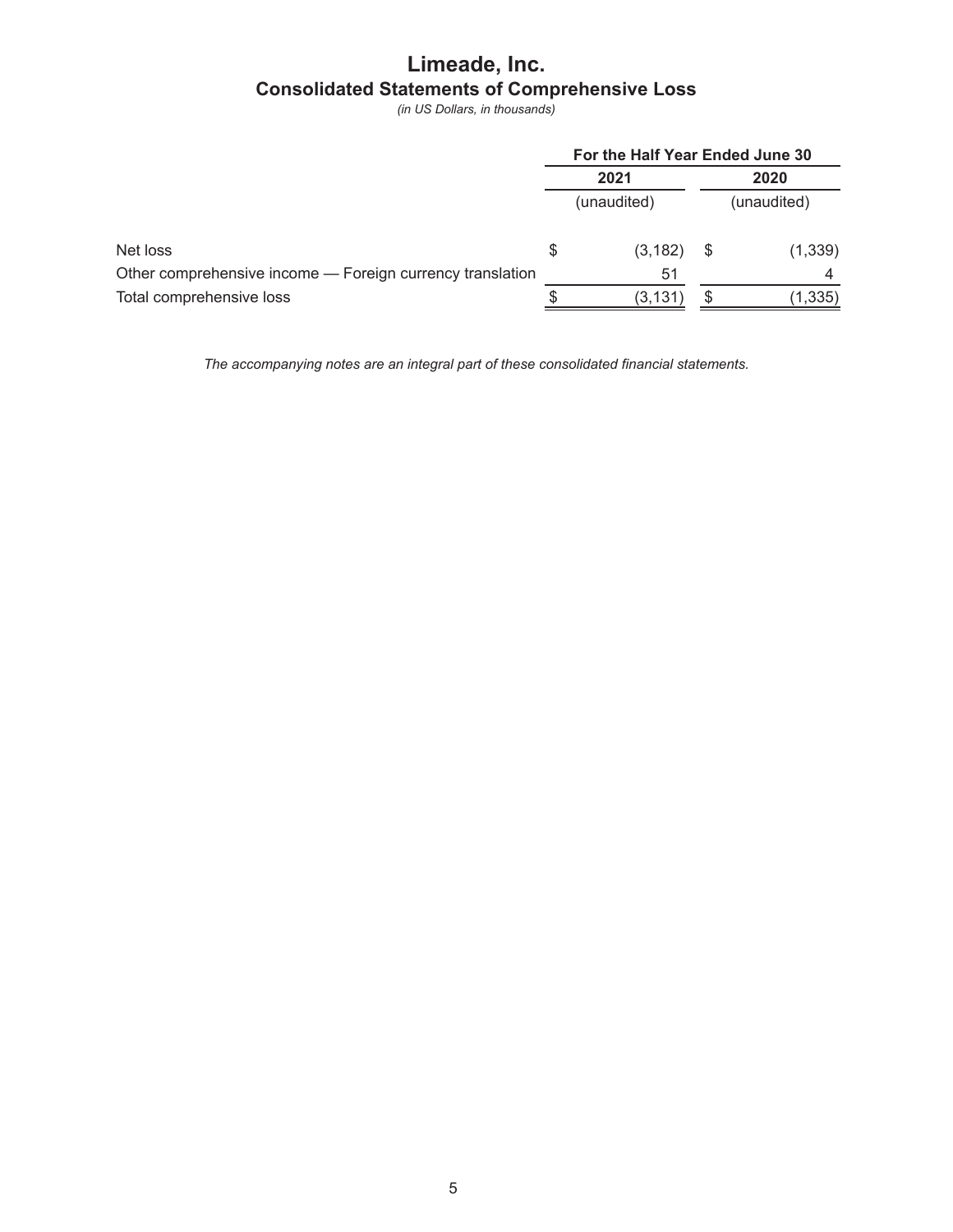# Limeade, Inc. **Consolidated Statements of Shareholders' Equity**

(in US Dollars, in thousands, except share data)

|                                        | <b>Common Stock</b> |        | Additional<br>Paid-In | Accumulated | Total<br>Shareholders' |
|----------------------------------------|---------------------|--------|-----------------------|-------------|------------------------|
|                                        | <b>Shares</b>       | Amount | Capital               | Deficit     | Equity                 |
| <b>BALANCE, December 31, 2019</b>      | 244,849,004         |        | 66,407                | (39, 467)   | 26,940                 |
| Initial public offering costs          |                     |        | (59)                  |             | (59)                   |
| Exercise of stock options and warrants | 327,156             |        | 25                    |             | 25                     |
| Stock-based compensation               |                     |        | 361                   |             | 361                    |
| Other                                  |                     |        |                       | 4           | 4                      |
| Net loss                               |                     |        |                       | (1, 339)    | (1, 339)               |
| BALANCE, June 30, 2020 - unaudited     | 245,176,160         |        | 66,734                | (40, 802)   | 25,932                 |
| <b>BALANCE, December 31, 2020</b>      | 247,420,156         |        | 67,586                | (39, 655)   | 27,931                 |
| Exercise of stock options and warrants | 3,104,704           |        | 367                   |             | 367                    |
| Stock-based compensation               |                     |        | 994                   |             | 994                    |
| Other                                  |                     |        |                       | 51          | 51                     |
| Net loss                               |                     |        |                       | (3, 182)    | (3, 182)               |
| BALANCE, June 30, 2021 - unaudited     | 250,524,860         |        | 68,947                | (42,786)    | 26,161                 |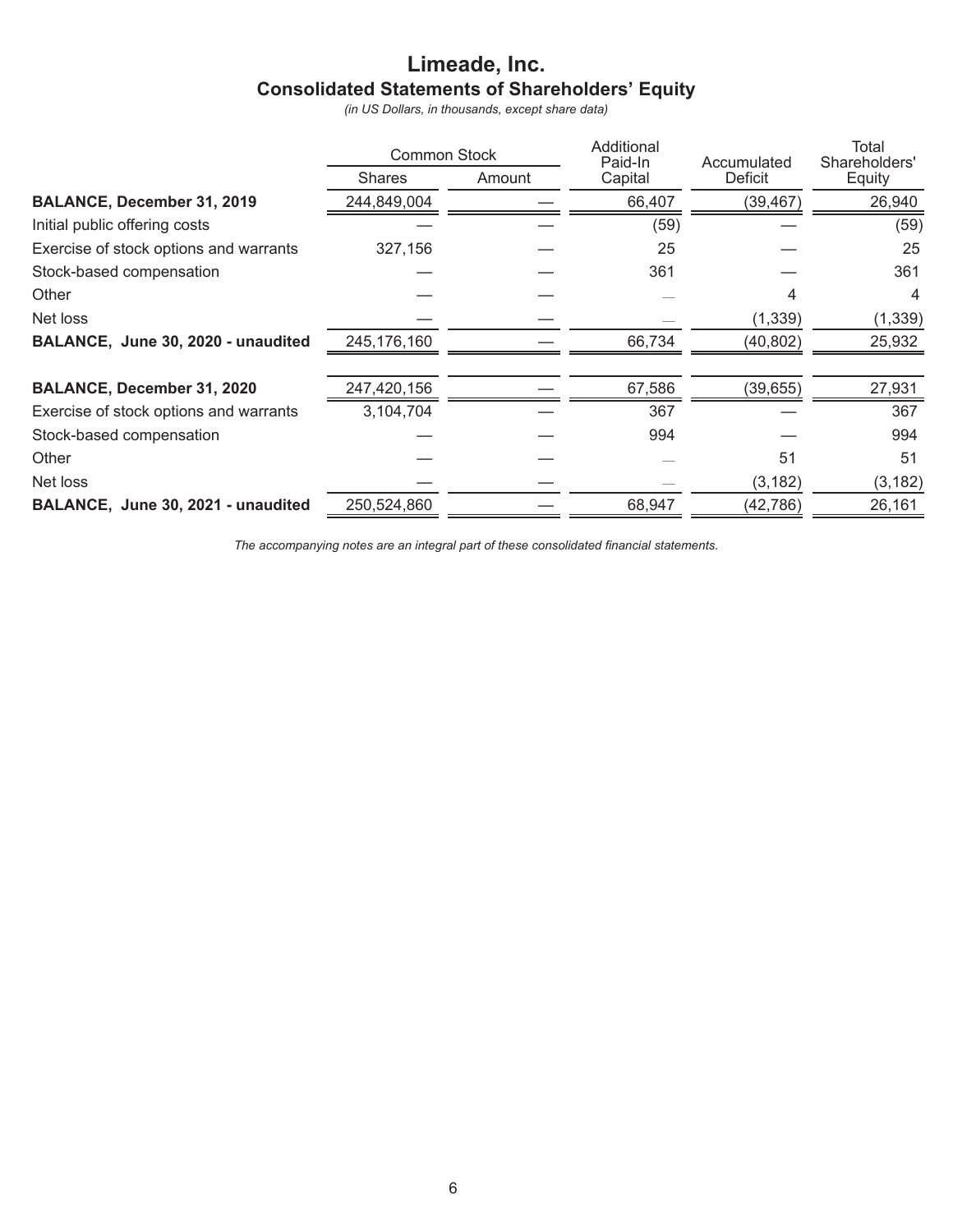# Limeade, Inc. **Consolidated Statements of Cash Flows**

(in US Dollars, in thousands)

| 2021<br>2020<br>(unaudited)<br>(unaudited)<br>CASH FLOWS FROM OPERATING ACTIVITIES<br>\$<br>Net loss<br>(3, 182)<br>\$<br>Adjustments to reconcile net loss to net cash provided by<br>operating activities<br>894<br>760<br>Depreciation and amortization<br>380<br>585<br>Amortization of operating lease-right-of-use assets<br>Stock-based compensation<br>361<br>994<br>Change in assets and liabilities<br>3,533<br>Accounts receivable<br>1,350<br>Prepaid expenses and other current assets<br>(1,862)<br>(186)<br>Other non-current assets<br>63<br>48<br>Trade accounts payable<br>(1,727)<br>(1,584)<br>Accrued compensation<br>(425)<br>(678)<br>2,330<br>Accrued expenses and other current liabilities<br>178<br>Income taxes payable<br>(8)<br>(17)<br>Deferred revenue<br>2,208<br>(349)<br>Customer deposits<br>(1,766)<br>(1,824)<br>Operating lease liabilities<br>(120)<br>(638)<br>52<br>Foreign currency gains<br>Net cash used in operating activities<br>(1,446)<br>(523)<br>CASH FLOWS FROM INVESTING ACTIVITIES<br>(1, 552)<br>Capitalized software development costs<br>(1, 515)<br>Purchases of property and equipment<br>(36)<br>(153)<br>Net cash used in investing activities<br>(1,668)<br>(1,588)<br>CASH FLOWS FROM FINANCING ACTIVITIES<br>Payments of initial public offering transaction costs<br>(829)<br>Payments on principal of finance leases<br>(4)<br>Payments on acquisition holdback<br>(571)<br>Proceeds from exercise of employee stock options<br>261<br>25<br>Net cash provided by (used in) financing activities<br>(1, 379)<br>261<br>Foreign currency effect on cash and cash equivalents<br>4<br>NET CHANGE IN CASH AND CASH EQUIVALENTS<br>(2, 773)<br>(3, 566) | For the Half Year Ended June 30 |  |  |  |  |
|------------------------------------------------------------------------------------------------------------------------------------------------------------------------------------------------------------------------------------------------------------------------------------------------------------------------------------------------------------------------------------------------------------------------------------------------------------------------------------------------------------------------------------------------------------------------------------------------------------------------------------------------------------------------------------------------------------------------------------------------------------------------------------------------------------------------------------------------------------------------------------------------------------------------------------------------------------------------------------------------------------------------------------------------------------------------------------------------------------------------------------------------------------------------------------------------------------------------------------------------------------------------------------------------------------------------------------------------------------------------------------------------------------------------------------------------------------------------------------------------------------------------------------------------------------------------------------------------------------------------------------------------------------------------------------------------------------------------|---------------------------------|--|--|--|--|
| (1, 339)                                                                                                                                                                                                                                                                                                                                                                                                                                                                                                                                                                                                                                                                                                                                                                                                                                                                                                                                                                                                                                                                                                                                                                                                                                                                                                                                                                                                                                                                                                                                                                                                                                                                                                               |                                 |  |  |  |  |
|                                                                                                                                                                                                                                                                                                                                                                                                                                                                                                                                                                                                                                                                                                                                                                                                                                                                                                                                                                                                                                                                                                                                                                                                                                                                                                                                                                                                                                                                                                                                                                                                                                                                                                                        |                                 |  |  |  |  |
|                                                                                                                                                                                                                                                                                                                                                                                                                                                                                                                                                                                                                                                                                                                                                                                                                                                                                                                                                                                                                                                                                                                                                                                                                                                                                                                                                                                                                                                                                                                                                                                                                                                                                                                        |                                 |  |  |  |  |
|                                                                                                                                                                                                                                                                                                                                                                                                                                                                                                                                                                                                                                                                                                                                                                                                                                                                                                                                                                                                                                                                                                                                                                                                                                                                                                                                                                                                                                                                                                                                                                                                                                                                                                                        |                                 |  |  |  |  |
|                                                                                                                                                                                                                                                                                                                                                                                                                                                                                                                                                                                                                                                                                                                                                                                                                                                                                                                                                                                                                                                                                                                                                                                                                                                                                                                                                                                                                                                                                                                                                                                                                                                                                                                        |                                 |  |  |  |  |
|                                                                                                                                                                                                                                                                                                                                                                                                                                                                                                                                                                                                                                                                                                                                                                                                                                                                                                                                                                                                                                                                                                                                                                                                                                                                                                                                                                                                                                                                                                                                                                                                                                                                                                                        |                                 |  |  |  |  |
|                                                                                                                                                                                                                                                                                                                                                                                                                                                                                                                                                                                                                                                                                                                                                                                                                                                                                                                                                                                                                                                                                                                                                                                                                                                                                                                                                                                                                                                                                                                                                                                                                                                                                                                        |                                 |  |  |  |  |
|                                                                                                                                                                                                                                                                                                                                                                                                                                                                                                                                                                                                                                                                                                                                                                                                                                                                                                                                                                                                                                                                                                                                                                                                                                                                                                                                                                                                                                                                                                                                                                                                                                                                                                                        |                                 |  |  |  |  |
|                                                                                                                                                                                                                                                                                                                                                                                                                                                                                                                                                                                                                                                                                                                                                                                                                                                                                                                                                                                                                                                                                                                                                                                                                                                                                                                                                                                                                                                                                                                                                                                                                                                                                                                        |                                 |  |  |  |  |
|                                                                                                                                                                                                                                                                                                                                                                                                                                                                                                                                                                                                                                                                                                                                                                                                                                                                                                                                                                                                                                                                                                                                                                                                                                                                                                                                                                                                                                                                                                                                                                                                                                                                                                                        |                                 |  |  |  |  |
|                                                                                                                                                                                                                                                                                                                                                                                                                                                                                                                                                                                                                                                                                                                                                                                                                                                                                                                                                                                                                                                                                                                                                                                                                                                                                                                                                                                                                                                                                                                                                                                                                                                                                                                        |                                 |  |  |  |  |
|                                                                                                                                                                                                                                                                                                                                                                                                                                                                                                                                                                                                                                                                                                                                                                                                                                                                                                                                                                                                                                                                                                                                                                                                                                                                                                                                                                                                                                                                                                                                                                                                                                                                                                                        |                                 |  |  |  |  |
|                                                                                                                                                                                                                                                                                                                                                                                                                                                                                                                                                                                                                                                                                                                                                                                                                                                                                                                                                                                                                                                                                                                                                                                                                                                                                                                                                                                                                                                                                                                                                                                                                                                                                                                        |                                 |  |  |  |  |
|                                                                                                                                                                                                                                                                                                                                                                                                                                                                                                                                                                                                                                                                                                                                                                                                                                                                                                                                                                                                                                                                                                                                                                                                                                                                                                                                                                                                                                                                                                                                                                                                                                                                                                                        |                                 |  |  |  |  |
|                                                                                                                                                                                                                                                                                                                                                                                                                                                                                                                                                                                                                                                                                                                                                                                                                                                                                                                                                                                                                                                                                                                                                                                                                                                                                                                                                                                                                                                                                                                                                                                                                                                                                                                        |                                 |  |  |  |  |
|                                                                                                                                                                                                                                                                                                                                                                                                                                                                                                                                                                                                                                                                                                                                                                                                                                                                                                                                                                                                                                                                                                                                                                                                                                                                                                                                                                                                                                                                                                                                                                                                                                                                                                                        |                                 |  |  |  |  |
|                                                                                                                                                                                                                                                                                                                                                                                                                                                                                                                                                                                                                                                                                                                                                                                                                                                                                                                                                                                                                                                                                                                                                                                                                                                                                                                                                                                                                                                                                                                                                                                                                                                                                                                        |                                 |  |  |  |  |
|                                                                                                                                                                                                                                                                                                                                                                                                                                                                                                                                                                                                                                                                                                                                                                                                                                                                                                                                                                                                                                                                                                                                                                                                                                                                                                                                                                                                                                                                                                                                                                                                                                                                                                                        |                                 |  |  |  |  |
|                                                                                                                                                                                                                                                                                                                                                                                                                                                                                                                                                                                                                                                                                                                                                                                                                                                                                                                                                                                                                                                                                                                                                                                                                                                                                                                                                                                                                                                                                                                                                                                                                                                                                                                        |                                 |  |  |  |  |
|                                                                                                                                                                                                                                                                                                                                                                                                                                                                                                                                                                                                                                                                                                                                                                                                                                                                                                                                                                                                                                                                                                                                                                                                                                                                                                                                                                                                                                                                                                                                                                                                                                                                                                                        |                                 |  |  |  |  |
|                                                                                                                                                                                                                                                                                                                                                                                                                                                                                                                                                                                                                                                                                                                                                                                                                                                                                                                                                                                                                                                                                                                                                                                                                                                                                                                                                                                                                                                                                                                                                                                                                                                                                                                        |                                 |  |  |  |  |
|                                                                                                                                                                                                                                                                                                                                                                                                                                                                                                                                                                                                                                                                                                                                                                                                                                                                                                                                                                                                                                                                                                                                                                                                                                                                                                                                                                                                                                                                                                                                                                                                                                                                                                                        |                                 |  |  |  |  |
|                                                                                                                                                                                                                                                                                                                                                                                                                                                                                                                                                                                                                                                                                                                                                                                                                                                                                                                                                                                                                                                                                                                                                                                                                                                                                                                                                                                                                                                                                                                                                                                                                                                                                                                        |                                 |  |  |  |  |
|                                                                                                                                                                                                                                                                                                                                                                                                                                                                                                                                                                                                                                                                                                                                                                                                                                                                                                                                                                                                                                                                                                                                                                                                                                                                                                                                                                                                                                                                                                                                                                                                                                                                                                                        |                                 |  |  |  |  |
|                                                                                                                                                                                                                                                                                                                                                                                                                                                                                                                                                                                                                                                                                                                                                                                                                                                                                                                                                                                                                                                                                                                                                                                                                                                                                                                                                                                                                                                                                                                                                                                                                                                                                                                        |                                 |  |  |  |  |
|                                                                                                                                                                                                                                                                                                                                                                                                                                                                                                                                                                                                                                                                                                                                                                                                                                                                                                                                                                                                                                                                                                                                                                                                                                                                                                                                                                                                                                                                                                                                                                                                                                                                                                                        |                                 |  |  |  |  |
|                                                                                                                                                                                                                                                                                                                                                                                                                                                                                                                                                                                                                                                                                                                                                                                                                                                                                                                                                                                                                                                                                                                                                                                                                                                                                                                                                                                                                                                                                                                                                                                                                                                                                                                        |                                 |  |  |  |  |
|                                                                                                                                                                                                                                                                                                                                                                                                                                                                                                                                                                                                                                                                                                                                                                                                                                                                                                                                                                                                                                                                                                                                                                                                                                                                                                                                                                                                                                                                                                                                                                                                                                                                                                                        |                                 |  |  |  |  |
|                                                                                                                                                                                                                                                                                                                                                                                                                                                                                                                                                                                                                                                                                                                                                                                                                                                                                                                                                                                                                                                                                                                                                                                                                                                                                                                                                                                                                                                                                                                                                                                                                                                                                                                        |                                 |  |  |  |  |
|                                                                                                                                                                                                                                                                                                                                                                                                                                                                                                                                                                                                                                                                                                                                                                                                                                                                                                                                                                                                                                                                                                                                                                                                                                                                                                                                                                                                                                                                                                                                                                                                                                                                                                                        |                                 |  |  |  |  |
|                                                                                                                                                                                                                                                                                                                                                                                                                                                                                                                                                                                                                                                                                                                                                                                                                                                                                                                                                                                                                                                                                                                                                                                                                                                                                                                                                                                                                                                                                                                                                                                                                                                                                                                        |                                 |  |  |  |  |
|                                                                                                                                                                                                                                                                                                                                                                                                                                                                                                                                                                                                                                                                                                                                                                                                                                                                                                                                                                                                                                                                                                                                                                                                                                                                                                                                                                                                                                                                                                                                                                                                                                                                                                                        |                                 |  |  |  |  |
|                                                                                                                                                                                                                                                                                                                                                                                                                                                                                                                                                                                                                                                                                                                                                                                                                                                                                                                                                                                                                                                                                                                                                                                                                                                                                                                                                                                                                                                                                                                                                                                                                                                                                                                        |                                 |  |  |  |  |
| CASH AND CASH EQUIVALENTS                                                                                                                                                                                                                                                                                                                                                                                                                                                                                                                                                                                                                                                                                                                                                                                                                                                                                                                                                                                                                                                                                                                                                                                                                                                                                                                                                                                                                                                                                                                                                                                                                                                                                              |                                 |  |  |  |  |
| 31,497<br>31,962<br>Beginning of year                                                                                                                                                                                                                                                                                                                                                                                                                                                                                                                                                                                                                                                                                                                                                                                                                                                                                                                                                                                                                                                                                                                                                                                                                                                                                                                                                                                                                                                                                                                                                                                                                                                                                  |                                 |  |  |  |  |
| End of half year<br>28,396<br>28,724                                                                                                                                                                                                                                                                                                                                                                                                                                                                                                                                                                                                                                                                                                                                                                                                                                                                                                                                                                                                                                                                                                                                                                                                                                                                                                                                                                                                                                                                                                                                                                                                                                                                                   |                                 |  |  |  |  |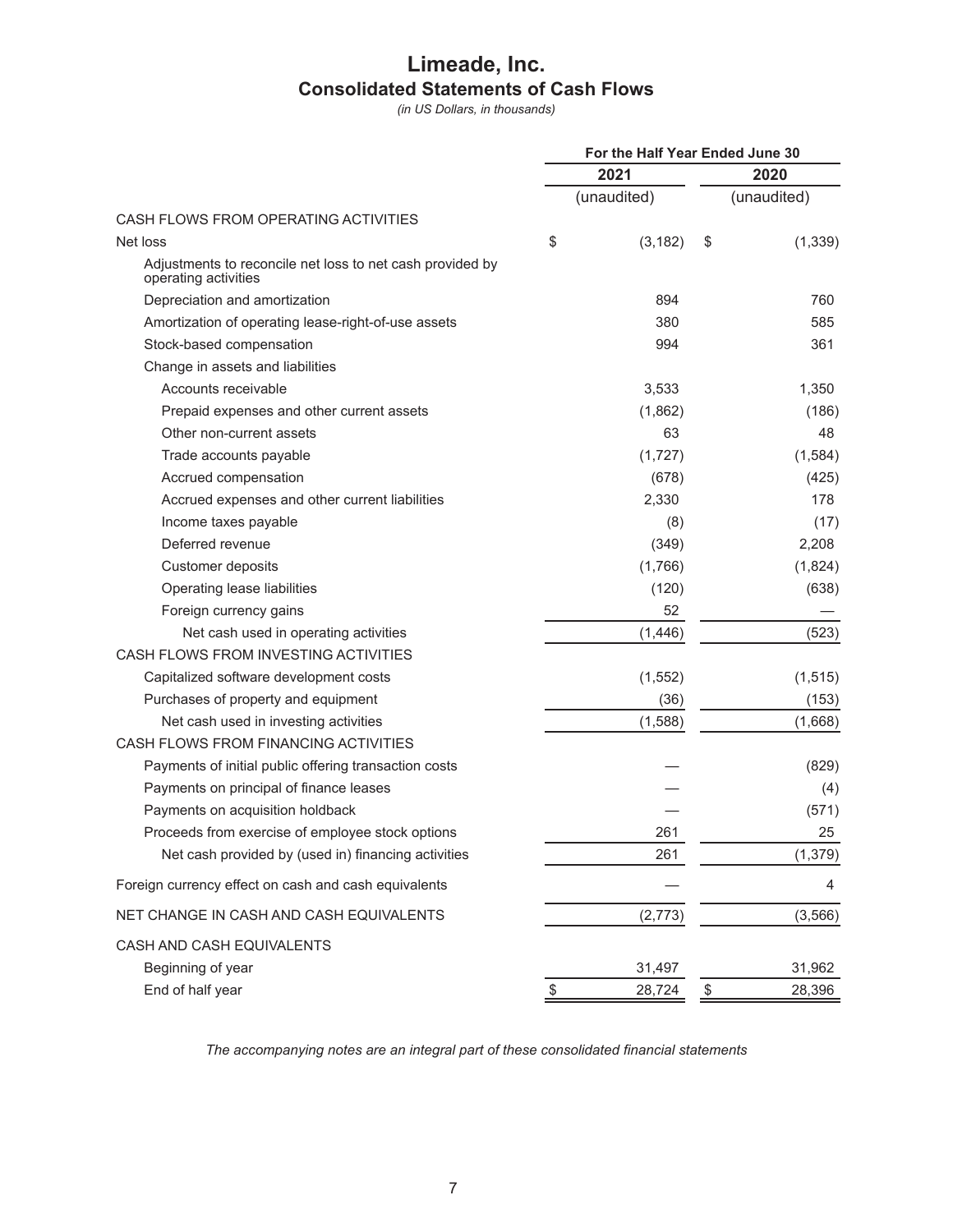# Limeade, Inc. **Consolidated Statements of Cash Flows**

(in US Dollars, in thousands)

|                                                                   | For the Half Year Ended June 30 |             |  |  |
|-------------------------------------------------------------------|---------------------------------|-------------|--|--|
|                                                                   | 2021                            | 2020        |  |  |
|                                                                   | (unaudited)                     | (unaudited) |  |  |
| SUPPLEMENTAL CASH FLOW DISCLOSURES:                               |                                 |             |  |  |
| Cash paid for interest                                            |                                 | 10          |  |  |
| Cash paid for income taxes                                        | 17                              | 2           |  |  |
| NON-CASH OPERATING, INVESTING, AND FINANCING<br><b>ACTIVITIES</b> |                                 |             |  |  |
| Property and equipment included in accounts payable               |                                 | 11          |  |  |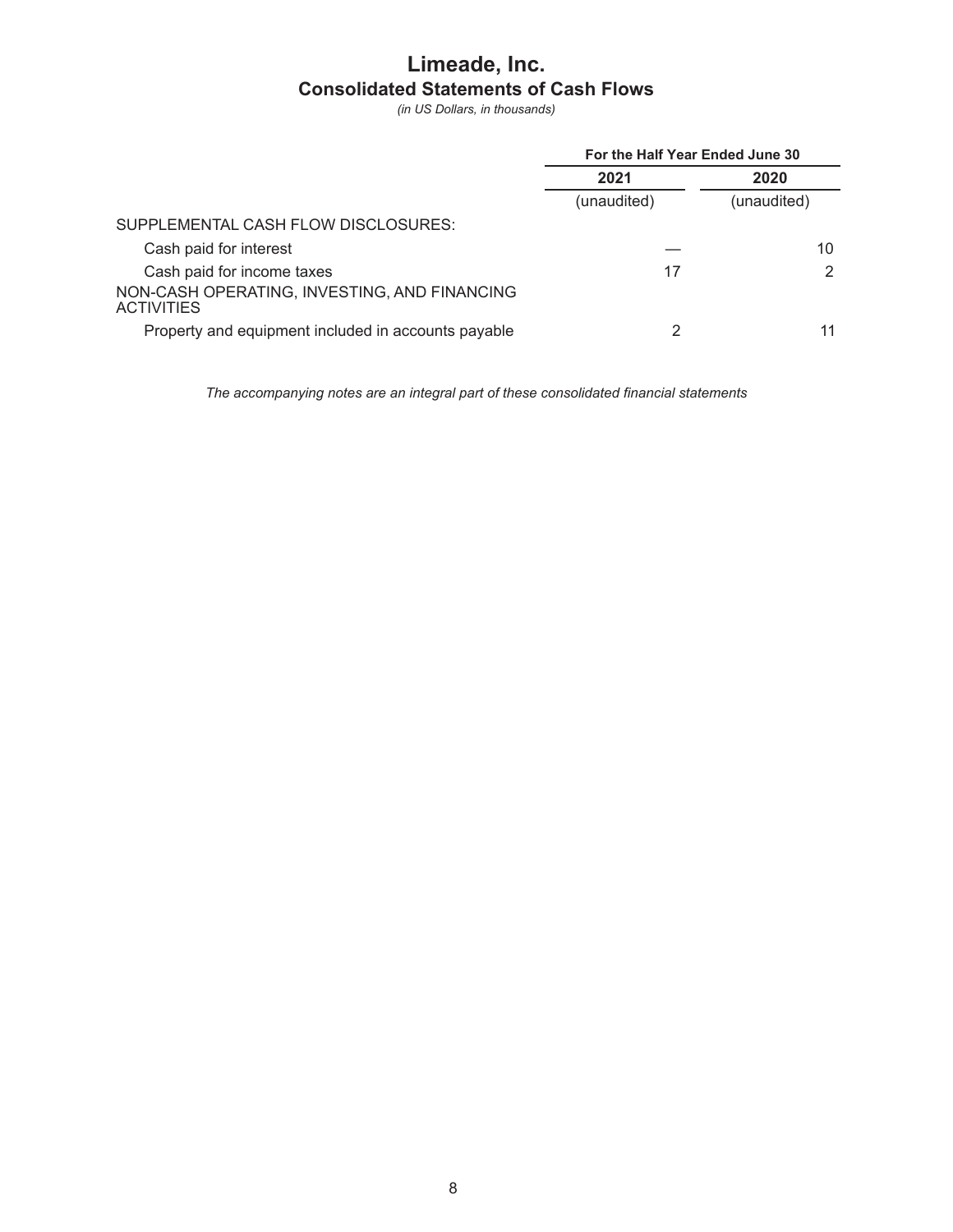### Limeade, Inc. **Notes to Consolidated Financial Statements** (unaudited)

## **NOTE 1 - ORGANIZATION**

#### **Description of Business**

Limeade, Inc. (the "Company", "Limeade", "Management", or "we") was incorporated in the state of Washington on February 23, 2006, and is headquartered in Bellevue, Washington. The Company provides software solutions that elevate the employee experience and help build great places to work. The Limeade platform offers employee well-being, engagement, inclusion and communications solutions in one seamless user experience. The Company generates revenue through the sale of its software solutions to customers, which are provided via the cloud, under a subscription-based revenue model.

The Company has wholly owned subsidiaries in Canada and Germany, and a branch registered in Australia. These entities provide business development, software development, and support services.

#### **Certain Significant Risks and Uncertainties**

The Company operates in a dynamic industry and accordingly, can be affected by a variety of factors. For example, management believes that changes in any of the following areas could have a significant negative effect on the Company in terms of our future financial position, results of operations or cash flows: the need for continued growth in the demand for the Company's products and services, reliance on key personnel including the ability to attract and retain qualified employees and key personnel, competition from other companies with greater financial, technical, and marketing resources, scaling and adaptation of existing technology and network infrastructure, management of the Company's growth, and protection of our brand and intellectual property, among other things.

The COVID-19 pandemic continues to have widespread, rapidly evolving, and unpredictable impacts on global society, economies, financial markets, and business practices. In view of the rapidly changing business environment, unprecedented market volatility and heightened degree of uncertainty resulting from COVID-19, we are currently unable to fully determine its future impact on our business. However, we are monitoring the progression of the pandemic and its potential effect on our financial position, results of operations, and cash flows.

# **NOTE 2 - SIGNIFICANT ACCOUNTING POLICIES**

#### **Interim Financial Information**

The accompanying consolidated financial statements were prepared in accordance with accounting principles generally accepted in the United States of America ("U.S. GAAP") for interim financial information. Certain information and disclosures normally included in consolidated financial statements prepared in accordance with U.S. GAAP have been condensed or omitted. The unaudited interim consolidated financial statements have been prepared on a basis consistent with that used to prepare the audited annual consolidated financial statements and include, in the opinion of management, all adjustments, consisting of normal and recurring items, necessary for the fair presentation of the consolidated financial statements. The results of operations for the six months ended June 30, 2021 are not necessarily indicative of the results expected for the full year ending December 31, 2021. These consolidated financial statements should be read in conjunction with the audited consolidated financial statements and the related notes as of and for the year ended December 31, 2020.

#### **Basis of Presentation**

The accompanying consolidated financial statements include those of the Company and its subsidiaries after elimination of all intercompany accounts and transactions. These consolidated financial statements have been prepared in conformity with generally accepted accounting principles in the United States of America ("U.S. GAAP"). Certain reclassifications have been made in the consolidated statements of operations to conform data from the prior period to the current format.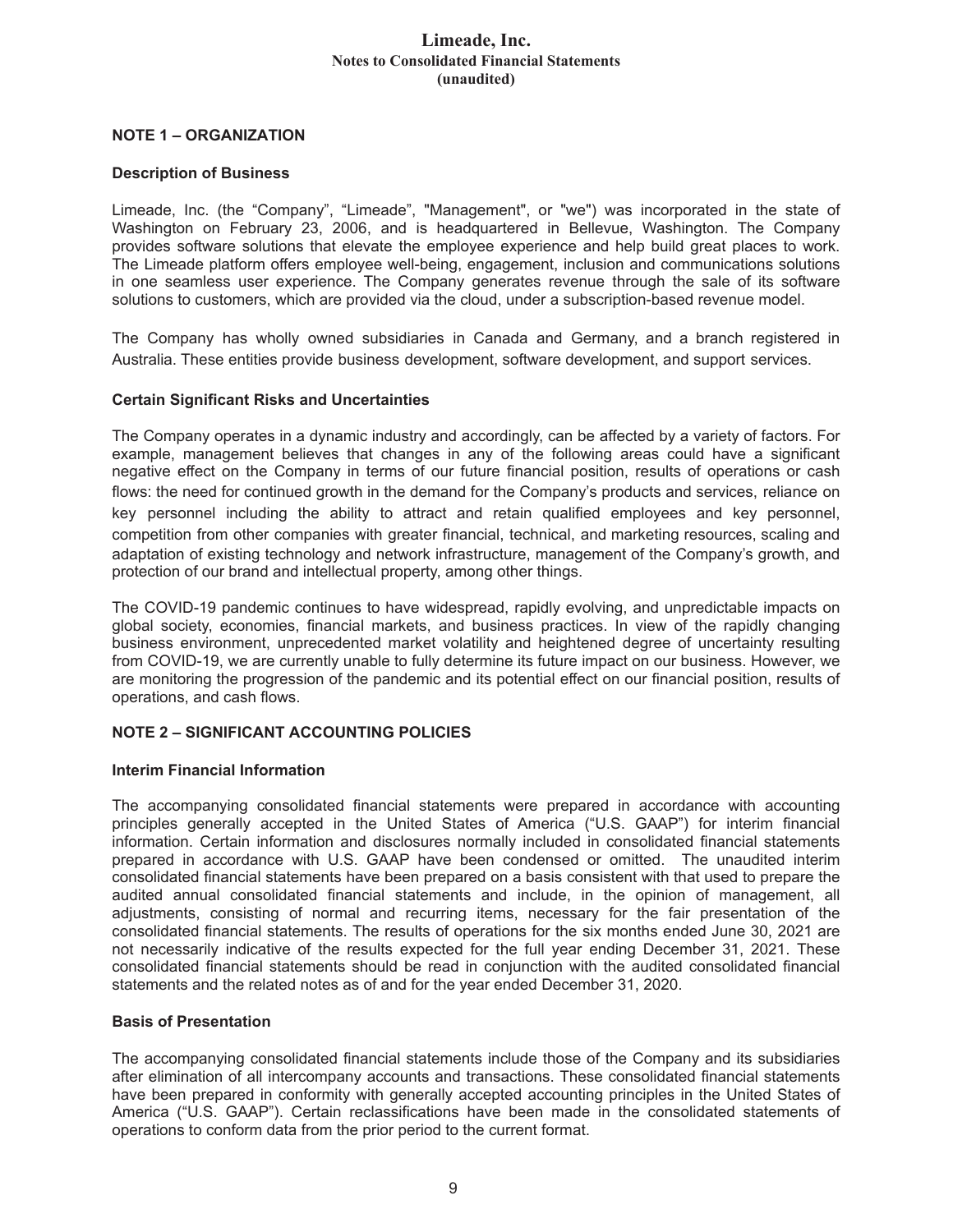#### **Principles of Consolidation**

The accompanying condensed financials statements include those of the Company and its subsidiaries after elimination of all intercompany accounts and transactions.

#### Use of Estimates

The preparation of the consolidated financial statements in conformity with U.S. GAAP requires management to make estimates and assumptions that affect the reported amounts of assets, liabilities, and disclosure of contingent assets and liabilities at the date of the consolidated financial statements, and the reported amounts of revenues and expenses during the reporting period. The significant estimates include revenue recognition, allowances for doubtful accounts, useful lives of property and equipment and capitalized software development costs, assumptions used in stock-based compensation, estimates of fair value of common stock, measurement of the valuation allowance for deferred tax assets and estimates of fair value of acquired assets and liabilities. Actual results could differ from management's estimates and assumptions.

The COVID-19 pandemic has introduced significant additional uncertainty with respect to estimates, judgments and assumptions, which may materially impact the estimates previously listed, among others.

#### **Goodwill**

Goodwill represents the excess of the cost of an acquired business over the fair value of the assets acquired at the date of acquisition and is not amortized. The Company reviews goodwill for impairment at least annually, during the last quarter of the year, or more frequently if events or changes in circumstances indicate that the carrying value of goodwill may not be recoverable. The Company has elected to first assess qualitative factors to determine whether it is more likely than not that the fair value of the Company's single reporting unit is less than its carrying value as a basis for determining whether we need to perform the quantitative two-step impairment test. Only if we determine, based on qualitative assessment, that it is more likely than not that the reporting unit's fair value is less than its carrying value will we calculate the fair value of the reporting unit. We would then test goodwill for impairment by first comparing the book value of net assets to the fair value of the reporting unit. As of June 30, 2021 and December 31, 2020, no impairment of goodwill has been identified and there were no impairment charges for the six months ended June 30, 2021 and 2020, respectively.

#### **Intangible Assets**

Intangible assets consist of acquired customer relationships. Acquired finite-lived intangible assets are amortized over their estimated useful lives. These amortization expenses are included on the Consolidated Statement of Operations as operating expenses.

The Company evaluates the recoverability of its intangible assets for possible impairment whenever events or circumstances indicate that the carrying amount of such assets may not be recoverable. Recoverability of these assets is measured by a comparison of the carrying amounts to the future undiscounted cash flows the assets are expected to generate. If such review indicates that the carrying amount of intangible assets is not recoverable, the carrying amount of such assets is reduced to fair value. Management has determined that there were no impairment charges for the six months ended June 30, 2021 and 2020, respectively.

#### **Long-Lived Assets**

The Company evaluates long-lived assets for impairment whenever events or changes in circumstances indicate that the carrying value of these assets may not be recoverable. An impairment is recognized in the event the carrying value of such assets is not recoverable. If the carrying value is not recoverable, the fair value is determined, and an impairment is recognized for the amount by which the carrying value exceeds the fair value. Management has determined that there was no impairment charges for the six months ended June 30, 2021 and 2020, respectively.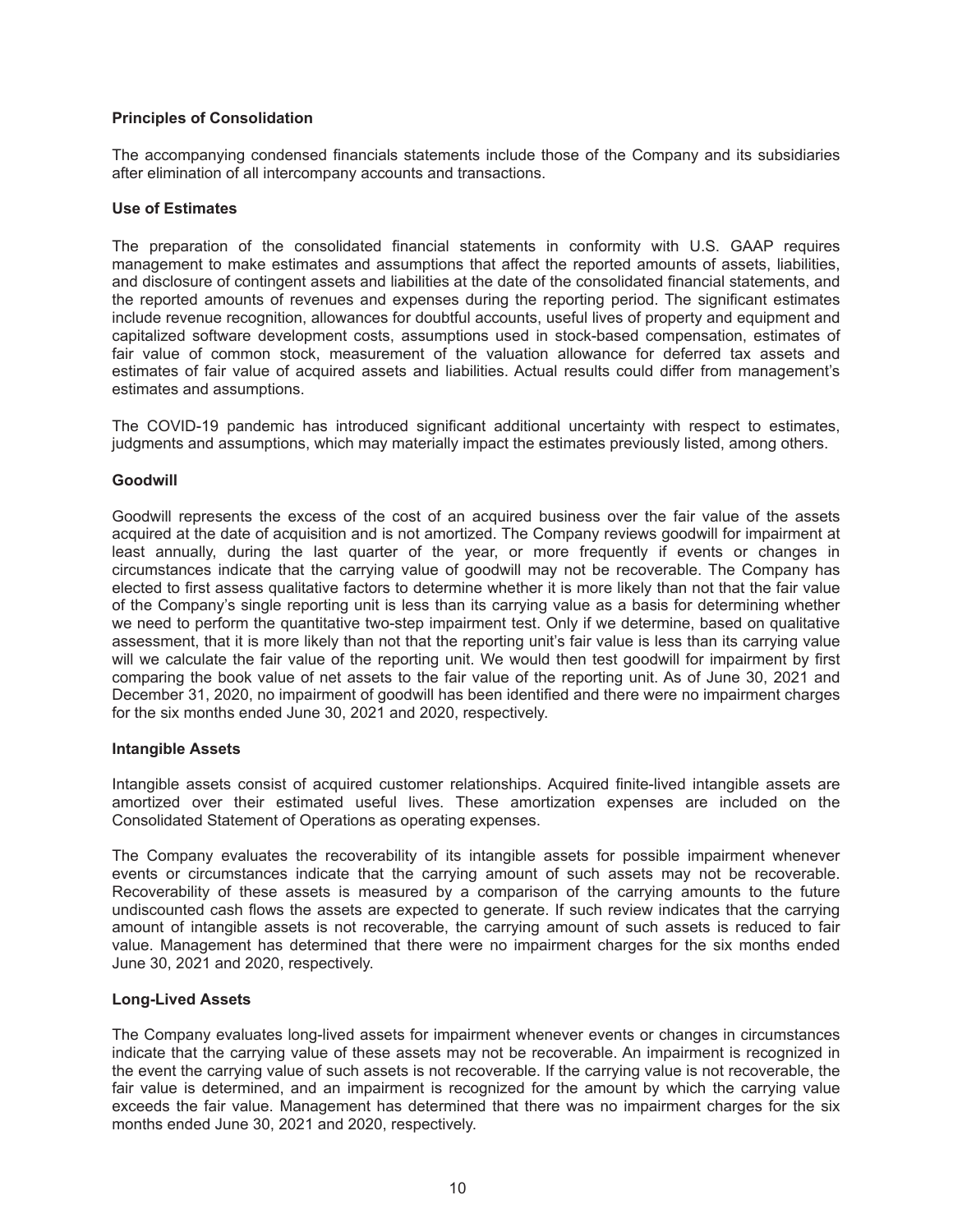#### **Income Taxes**

For interim income tax reporting purposes, the Company estimates its ordinary income and the related tax expense or benefit for the full year (total of expected current and deferred taxes) to calculate its estimated annualized effective tax rate. Ordinary income or loss is income from continuing operations less significant unusual or infrequently occurring items. Certain other exceptions may apply that remove ordinary income/(loss) from the computation. Amounts and related tax effects, if any, excluded from the overall forecasted effective tax rate are generally accounted for either discretely or through a separate forecasted tax rate

#### **Internally Developed Software**

All costs related to the development of internal use software, other than those incurred during the application development stage, are expensed as incurred. Costs incurred during the application development stage are capitalized and amortized over the estimated useful life of the software, which is typically seven years. Capitalized software costs are amortized on a straight-line basis over their expected economic lives. Amortization of these costs begins once the product is ready for its intended use. The amount of costs capitalized within any period is dependent on the nature of software development activities and projects in each period.

The Company capitalized \$1.6 million of software development costs for the six months ended June 30, 2021. Amortization expense related to capitalized software was \$0.5 million and \$0.3 million for the six months ended June 30, 2021 and 2020, respectively. These amortization expenses are included on the Consolidated Statement of Operations as Cost of revenue.

#### **Revenue Recognition**

The Company derives its revenues from two primary sources: (1) subscription revenues, which are comprised of fees from customers for access to the Company's software platform and fees from customers for value-add services provided by third parties and  $(2)$  other revenues, which are comprised of fees from customers for implementation services and onsite client program managers.

#### **Subscription Revenue**

Subscription revenues are cloud-based subscriptions which allow customers to access the Company's software during a contractual period without taking possession of the software. The Company's subscription arrangements typically contain a contract period of one year, and can be billable in annual. quarterly, or monthly invoices. Payments received in advance of customers being provided access to the software are deferred. The Company recognizes revenue related to these cloud- based subscriptions ratably over the life of the subscription agreement beginning when the customer first has access to the software. Revenues from cloud-based subscriptions are included in subscription services revenues.

Subscription revenues also include third party services such as health coaching and content subscription services, which are often contracted for and billed to the customer by the Company. Revenue associated with these arrangements is recognized net of costs charged to the Company by the third party providers and is generally recognized on a ratable basis over the contract period.

#### **Other Revenue**

Other revenue includes implementation fees for subscription software and related programs, as well as other services such as onsite client program managers, biometric data collection, and onsite screenings. Payments received in advance of other revenue service performance are deferred and are recognized as the services are performed, or ratably over the contract period, depending on the service.

#### **Performance Obligations**

The Company identifies performance obligations in its contracts with customers, which primarily include software subscription licenses, implementation costs, onsite management fees. The Company determines the transaction price based on the amount of consideration it expects to receive in exchange for transferring the promised goods or services to the customer. It allocates the transaction price in the contract to each distinct performance obligation in an amount that depicts the relative amount of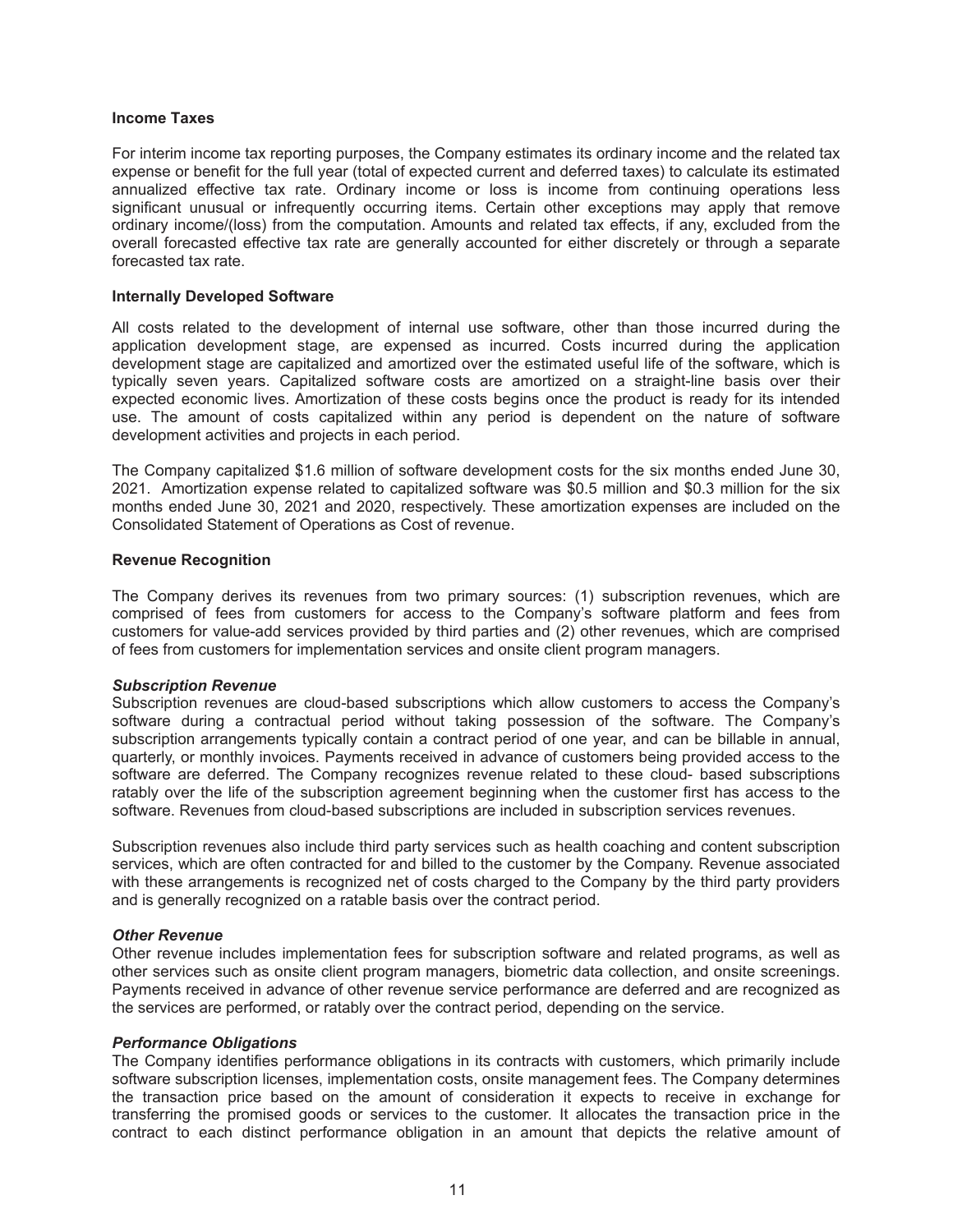consideration it expects to receive in exchange for satisfying each performance obligation. Revenue is recognized when performance obligations are satisfied.

#### **Payment Terms**

Contract payment terms for all of our contracts are typically net 30 days. The Company assesses collectability based on a number of factors including collection history and creditworthiness of the customer, and it may mitigate exposures to credit risk by requiring payments in advance. If the Company determines that collectability related to a contract is not probable, it may not record revenue until collectability becomes probable at a later date.

Revenues are recorded based on the transaction price excluding amounts collected on behalf of third parties. For example, indirect taxes which are collected and remitted to governmental authorities are excluded from revenues.

#### **Judgments and Estimates**

Contracts with customers often include promises to transfer multiple products and services. Determining whether products and services are considered distinct performance obligations that should be accounted for separately from one another sometimes requires judgment. The Company's contracts often require it to perform certain setup and implementation services so that its customers can appropriately utilize its subscription products. These services are not treated as distinct performance obligations. Instead, they are combined with our subscription services and recognized ratably over the term of the customer contract. In future periods, these services may qualify as distinct performance obligations which may require further transaction price allocation and earlier recognition of revenue for a portion of customer contracts.

Judgment is also required to determine the standalone selling price ("SSP") for each distinct performance obligation. The Company typically has more than one SSP for each of its products and services based on customer stratification, which is based on the size of the customer, their geographic region and market segment. For cloud-based subscriptions, SSP is generally observable using standalone sales and/or renewals. The Company evaluates contracts with customers that include options to purchase additional goods or services to determine whether the options give rise to a material right, which is a separate performance obligation. If the Company determines the options give rise to a material right, the revenue allocated to such right is not recognized until the option is exercised or the option expires.

Finally, the Company's contracts with customers generally include performance or service level quarantees, which obligate the Company to certain service performance deliverables such as minimum engagement rates, minimum scores on customer satisfaction surveys and web-site uptime requirements. These guarantees are treated as variable consideration, which reduces the total transaction price for individual contracts. The Company monitors compliance with performance quarantees throughout the duration of each contract and has a history of meeting contract performance guarantees. Reserves for estimated contract performance quarantees are established based on historical performance and are recognized as a reduction of revenue and accrued liabilities on the balance sheet. The reserve liability is \$1.3 million and \$1.6 million as of June 30, 2021 and December 31, 2020, respectively.

#### Assets Recognized from the Costs to Obtain a Contract with a Customer

The Company recognizes an asset for the incremental costs of obtaining a contract with a customer if it expects the benefit of those costs to be longer than one year. The Company's commission plans include substantive service conditions that need to be met before a commission associated with a contract (or group of contracts) is actually earned by the salesperson. In such cases, some or all of the sales commission may not be incremental costs incurred to obtain a contract with the customer since the costs were not actually incurred solely as a result of obtaining a contract with a customer. Rather, the costs were incurred as a result of obtaining a contract with a customer and the salesperson's providing ongoing services to the entity for a substantive period. As such, these commissions are not capitalized. The Company did not have any costs that met the requirements for capitalization for the six months ended June 30, 2021.

#### **Contract Assets**

Contract assets represent the portion of the transaction price from a contract with a customer where control has transferred, but for which the company currently does not have the contractual right to invoice.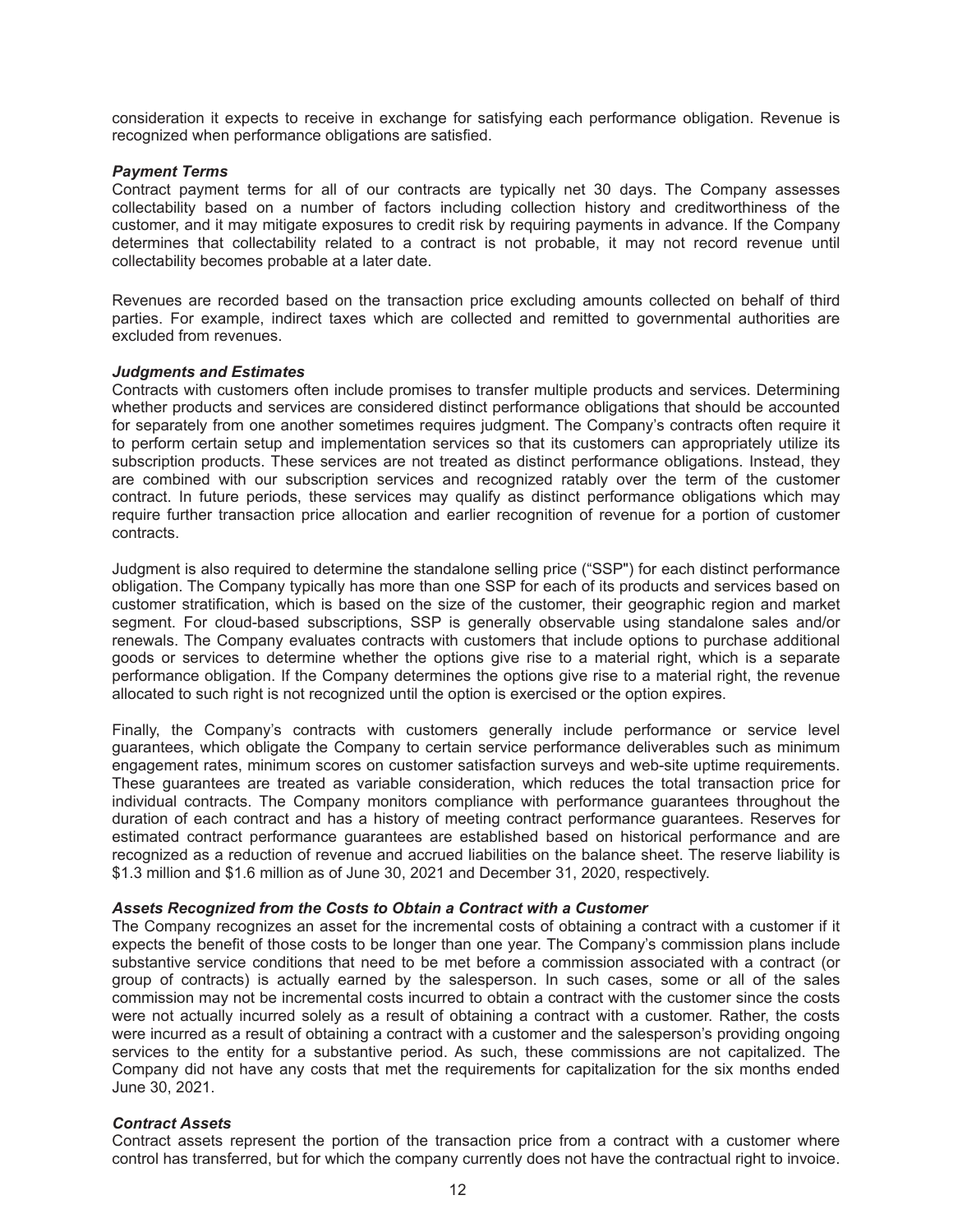The Company reduces the gross contract asset balance for any impairments identified based on its consideration of a combination of factors including past collection experience, credit quality of the customer, age of other receivables balances due from the customer and current economic conditions. The Company did not have any contract assets as of June 30, 2021 or December 31, 2020.

#### **Deferred Revenue**

Deferred revenue represents billings or payments received in advance of revenue recognition from subscription and third-party services. Deferred revenue is recognized as the revenue recognition criteria are met. The Company generally invoices customers monthly, semi-annually, or annually in advance of providing services. Deferred revenue recorded at June 30, 2021, is expected to be recognized within the next 12 months as the related services are provided.

#### **Customer Deposits**

Customer deposits represents payments received in advance of revenue recognition from subscription and third-party services that are subject to cancellation and refund provisions.

#### **Share-based Compensation**

The Company accounts for stock-based payment awards made to employees and directors under Accounting Standards Codification ("ASC") Share-Based Payments ("ASC 718"), which requires measurement and recognition of compensation expense for all share-based payment awards based on fair value. The Company estimates the fair value of share-based payment awards using the Black-Scholes option-pricing model. The Black-Scholes model incorporates various assumptions, including expected volatility, dividend yields, risk-free interest rates, weighted-average expected lives, and estimated forfeitures of options.

Under ASC 718, share-based compensation expense is recognized based on the value of the portion of share-based payment awards that is ultimately expected to vest during the period. The Company recognizes compensation expense for all share-based payment awards made to employees and directors using a straight-line method, generally over a service period of four years.

The Company utilizes the Black-Sholes option pricing model and uses the simplified method to determine expected term because of lack of sufficient exercise history.

Share-based compensation cost for RSUs is recognized on a straight-line basis in the consolidated statements of operations over the period during which the participant is required to perform services in exchange for the award, based on the fair value of the underlying common stock on the date of grant. The vesting period of each RSU grant is generally four years and share based compensation is adjusted for the impact of estimated forfeitures.

#### **Research and Development Expenses**

Research and development expenses include payroll, employee benefits, and other headcount-related costs associated with product development. Research and development costs are expensed as incurred.

#### Leases

The Company determines if an arrangement is a lease at inception, and leases are classified at commencement as either operating or finance leases. Right-of-use ("ROU") assets and lease liabilities are recognized at commencement date based on the present value of the future minimum lease payments over the lease term. Operating lease ROU assets are presented separately in long-term assets and finance lease ROU assets are included in property and equipment, net on the consolidated balance sheets. As most of the Company's operating leases do not provide an implicit rate, management uses its incremental borrowing rate in determining the present value of future payments. This rate is an estimate of the collateralized borrowing rate it would incur on our future lease payments over a similar term based on the information available at commencement date. The Company's lease terms may include options to extend or terminate the lease when it is reasonably certain that it will exercise that option.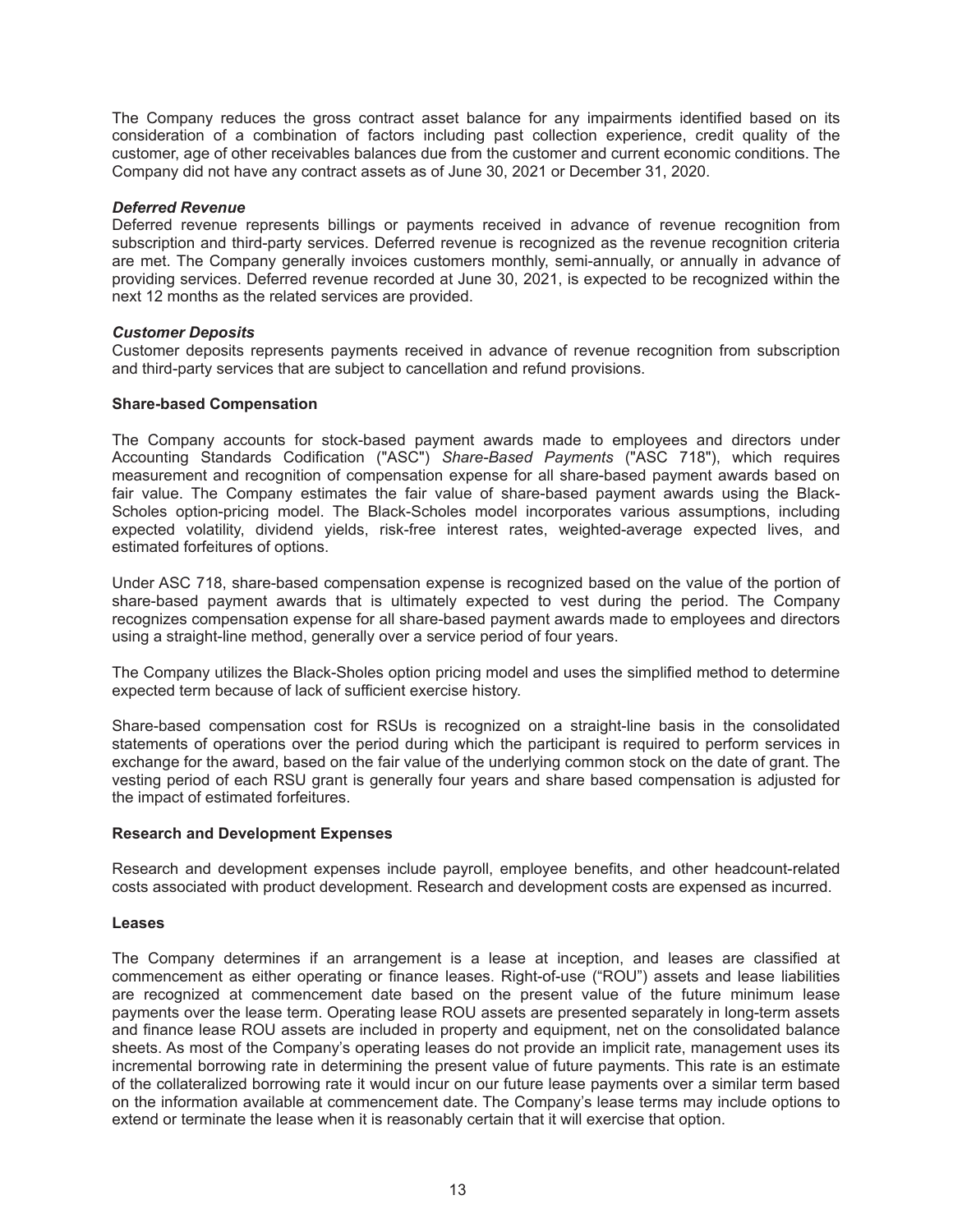The Company utilizes certain practical expedients and policy elections available under the lease accounting standard. For example, it does not record right-of-use assets or lease liabilities for leases with terms of 12 months or less, and it combines lease and non-lease components for contracts containing real estate leases. Right-of-use assets are subject to evaluation for impairment or disposal on a basis consistent with other long-lived assets.

#### **NOTE 3 - DEFERRED REVENUE**

Timing may differ between the satisfaction of performance obligations and the invoicing and collection of amounts related to contracts with customers. Liabilities are recorded for amounts that are collected in advance of the satisfaction of performance obligations. To the extent a contract exists, as defined by ASC 606, these liabilities are classified as current and non-current deferred revenue. To the extent that a contract does not exist, these liabilities are classified as contract liabilities. Contract liabilities are transferred to deferred revenue at the point in time when the criteria that establish the existence of a contract are met. As of June 30, 2021, the Company had no contract liabilities.

A summary of the activity impacting deferred revenue balances during the six months ended June 30, 2021 is presented below (in thousands):

|                             |   | <b>Deferred Revenue</b> |
|-----------------------------|---|-------------------------|
| Balance, December 31, 2020  |   | 10.089                  |
| Revenue Recognized          |   | (26, 866)               |
| Additional amounts deferred |   | 26.516                  |
| Balance, June 30, 2021      | S | 9.739                   |

At June 30, 2021 and December 31, 2020, deferred revenue relates to amounts received from customers in advance of revenue recognition.

#### **NOTE 4 - INTANGIBLE ASSETS**

Finite-lived intangible assets consisted of the following:

|                        |                                       |       |       |                                    | <u> Julio Juliana I</u> |     |     |
|------------------------|---------------------------------------|-------|-------|------------------------------------|-------------------------|-----|-----|
| (in thousands)         | <b>Average Useful</b><br>Life (Years) | Gross |       | <b>Accumulated</b><br>Amortization |                         | Net |     |
| Customer relationships |                                       |       | 1.878 |                                    | (1.064)                 |     | 814 |

 $l$ une 30 2021

an dia ang

|                        | December 31, 2020                     |  |                                             |  |       |            |       |
|------------------------|---------------------------------------|--|---------------------------------------------|--|-------|------------|-------|
| (in thousands)         | <b>Average Useful</b><br>Life (Years) |  | <b>Accumulated</b><br>Amortization<br>Gross |  |       | <b>Net</b> |       |
| Customer relationships |                                       |  | 1.878                                       |  | (877) |            | 1.001 |

Amortization expense for finite-lived intangible assets for the six months ended June 30, 2021 and 2020 was \$0.2 million and \$0.2 million, respectively.

#### **NOTE 5 - NET LOSS PER SHARE**

Net loss per share is computed by dividing the net loss for the six months ended June 30, 2021 and 2020 by the weighted-average number of shares outstanding during the period. The Company excluded the effect of stock options from the computation of the net loss per share because including them would have had an anti-dilutive effect.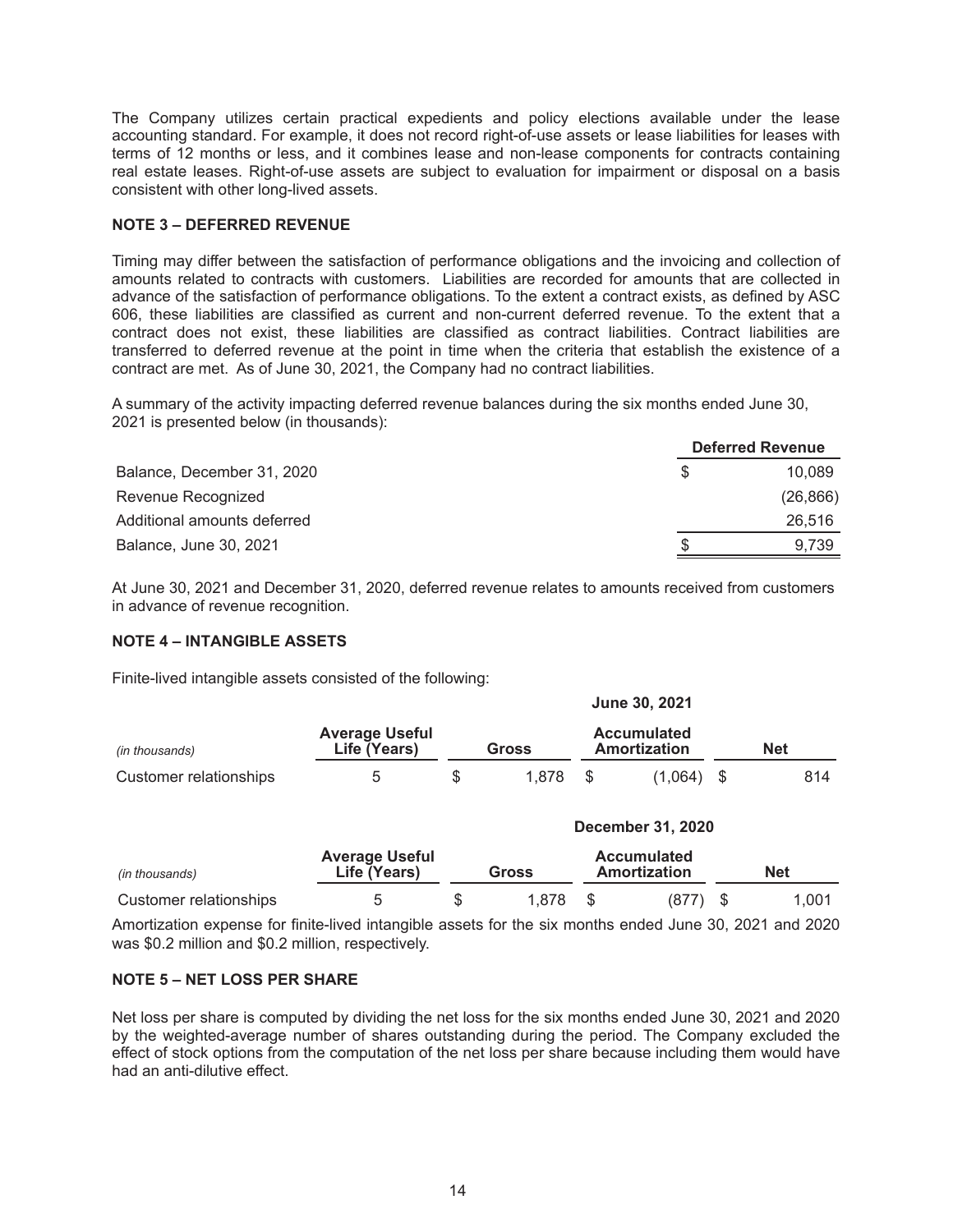The following table presents the losses and the shares used in calculating the net loss per share for the six months ended June 30 (in thousands):

|                                                                                             | 2021     | 2020    |
|---------------------------------------------------------------------------------------------|----------|---------|
| Numerator:                                                                                  |          |         |
| Net loss attributable to common shareholders                                                | (3, 182) | (1,339) |
| Denominator:                                                                                |          |         |
| Weighted-average common shares outstanding-basic                                            | 249,123  | 244,878 |
| Dilutive effect of share equivalents resulting from stock<br>options, common stock warrants |          |         |
| Weighted-average common shares outstanding-diluted                                          | 249,123  | 244,878 |
| Net loss per common share, basic and diluted                                                | (0.01    | (0.01)  |

### **NOTE 6 – SHAREHOLDERS' EQUITY**

The Company is authorized to issue two classes of stock designated as common and preferred stock. As of December 19, 2019, the Board of Directors have authorized 550,000,000 shares of common stock with no par value per share and 10,000,000 shares of preferred stock with no par value per share. As of June 30, 2021 and December 31, 2020 no shares of preferred stock had been issued.

#### **Common stock**

There were 250,524,860 and 247,420,156 shares of common stock issued and outstanding at June 30, 2021 and December 31, 2020, respectively.

Common stock of the Company has no preferences or privileges and is not redeemable. Holders of common stock of the Company are entitled to one vote for each share of common stock held.

#### **Common Shares Reserved for Future Issuance**

The following shares of common stock have been reserved for future issuance as of:

|                                                                | June 30, 2021 | <b>December 31, 2020</b> |
|----------------------------------------------------------------|---------------|--------------------------|
| Common stock options and restricted stock units<br>outstanding | 27,008,671    | 22,541,749               |
| Common stock and restricted stock units available for<br>grant | 33,355,937    | 39,340,211               |
| Total common shares reserved for future issuance               | 60,364,608    | 61,881,960               |

#### **NOTE 7 - SHARE-BASED COMPENSATION**

In determining the fair value of stock options granted to employees and directors, the following assumptions were used in the Black-Scholes option-pricing model for the six months ended June 30:

|                                           | 2021              | 2020              |
|-------------------------------------------|-------------------|-------------------|
| Estimated per share value of common stock | $$0.30 - $0.73$   | $$0.89 - $0.90$   |
| Risk-free interest rates                  | $0.71\% - 0.99\%$ | $0.39\% - 0.45\%$ |
| Expected term (in years)                  | $5.43 - 5.60$     | $5.43 - 6.08$     |
| Dividend rate                             | $-$ %             | $-\%$             |
| Volatility                                | 71.55% - 79.23%   | 51.87% - 52.26%   |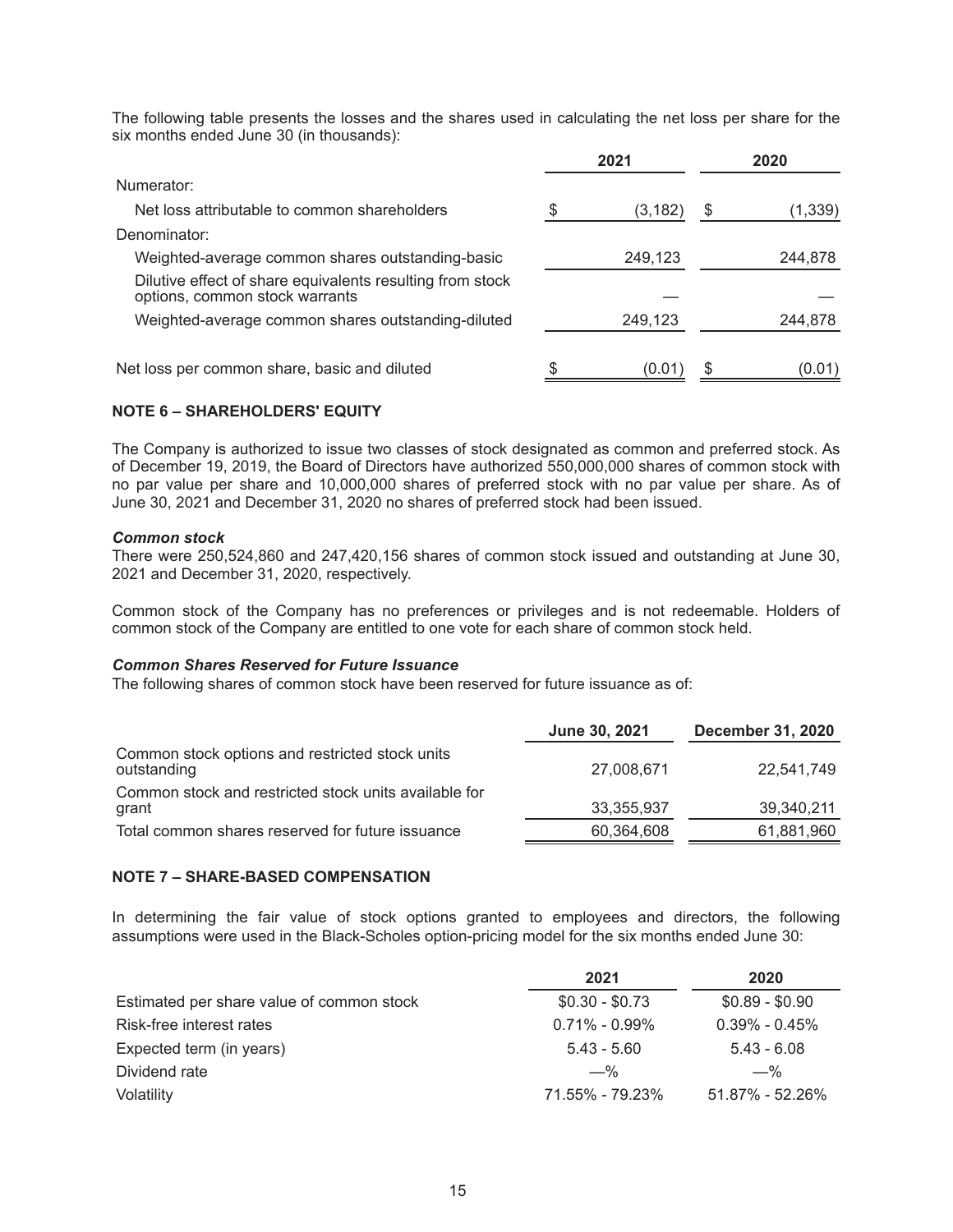The impact on results of operations of recording stock-based compensation expense for the six months ended June 30 was as follows (in thousands):

|                            | 2021      |    | 2020 |
|----------------------------|-----------|----|------|
| Cost of revenue            | \$<br>188 | \$ | 57   |
| Sales and marketing        | 226       |    | 109  |
| Research and development   | 388       |    | 126  |
| General and administrative | 192       |    | 69   |
|                            | 994       | S  | 361  |

The following table summarizes stock option activity under the Plan for the six months ended June 30,  $2021:$ 

|                                                        | <b>Options</b><br><b>Outstanding</b> |     | Weighted<br>Average<br><b>Exercise</b><br><b>Price</b> | Weighted<br>Average<br>Remaining<br><b>Contractual</b><br>Life (Years) | Aggregate<br><b>Intrinsic</b><br><b>Value</b> |
|--------------------------------------------------------|--------------------------------------|-----|--------------------------------------------------------|------------------------------------------------------------------------|-----------------------------------------------|
| Outstanding as of January 1, 2021                      | 20,678,749                           | \$  | 0.35                                                   | 7.08                                                                   | \$<br>17,340,842                              |
| Options granted                                        | 7,524,000                            |     | 0.75                                                   |                                                                        |                                               |
| Options forfeited                                      | (1,845,590)                          |     | 0.51                                                   |                                                                        |                                               |
| Options exercised                                      | (2,830,454)                          |     | 0.13                                                   |                                                                        |                                               |
| Outstanding at June 30, 2021                           | 23,526,705                           | \$. | 0.49                                                   | 7.84                                                                   | \$<br>5,002,864                               |
| Options vested or expected to vest<br>at June 30, 2021 | 20,962,555                           | S   | 0.46                                                   | 7.66                                                                   | 4,910,687                                     |
| Exercisable at June 30, 2021                           | 11,070,161                           | \$  | 0.24                                                   | 6.21                                                                   | \$<br>4,299,171                               |
|                                                        |                                      |     |                                                        |                                                                        |                                               |

At June 30, 2021 total compensation cost related to stock options granted to employees under the Plan but not yet recognized was \$4.2 million. This cost will be amortized on the straight-line method over a weighted-average period of approximately 3.3 years. The aggregate intrinsic value represents the difference between the exercise price of the underlying options and the fair value of our common stock for the number of options that were in-the-money at year end. The Company issues new shares of common stock upon exercise of stock options.

The following table summarizes certain information about stock options for the six months ended June 30:

|                                                                                 |     | 2021      | 2020 |            |
|---------------------------------------------------------------------------------|-----|-----------|------|------------|
| Weighted average grant date fair value for options granted<br>during the period |     | 0.76      | \$.  | 0.43       |
| Options in the money at period-end                                              |     | 9.653.439 |      | 24.395.002 |
| Aggregate intrinsic value of options exercised                                  | \$. | 2.507.699 | \$.  | 269.611    |

In May 2020, the Company began granting Restricted Stock Units ("RSU") under the plan. The following table summarizes the RSU activity for the six months ended June 30, 2021:

|                                                          | Number of<br><b>Shares</b> | <b>Weighted Average</b><br><b>Grant Date Fair</b><br>Value |      |
|----------------------------------------------------------|----------------------------|------------------------------------------------------------|------|
| Restricted stock units outstanding as of January 1, 2021 | 1,863,000                  | \$                                                         | 1.00 |
| Restricted stock units granted                           | 2,906,500                  |                                                            | 1.14 |
| Restricted stock units vested                            | (274, 250)                 |                                                            | 0.89 |
| Restricted stock units forfeited                         | (1,013,284)                |                                                            | 1.12 |
| Restricted stock units unvested as of June 30, 2021      | 3,481,966                  | S                                                          | 1.09 |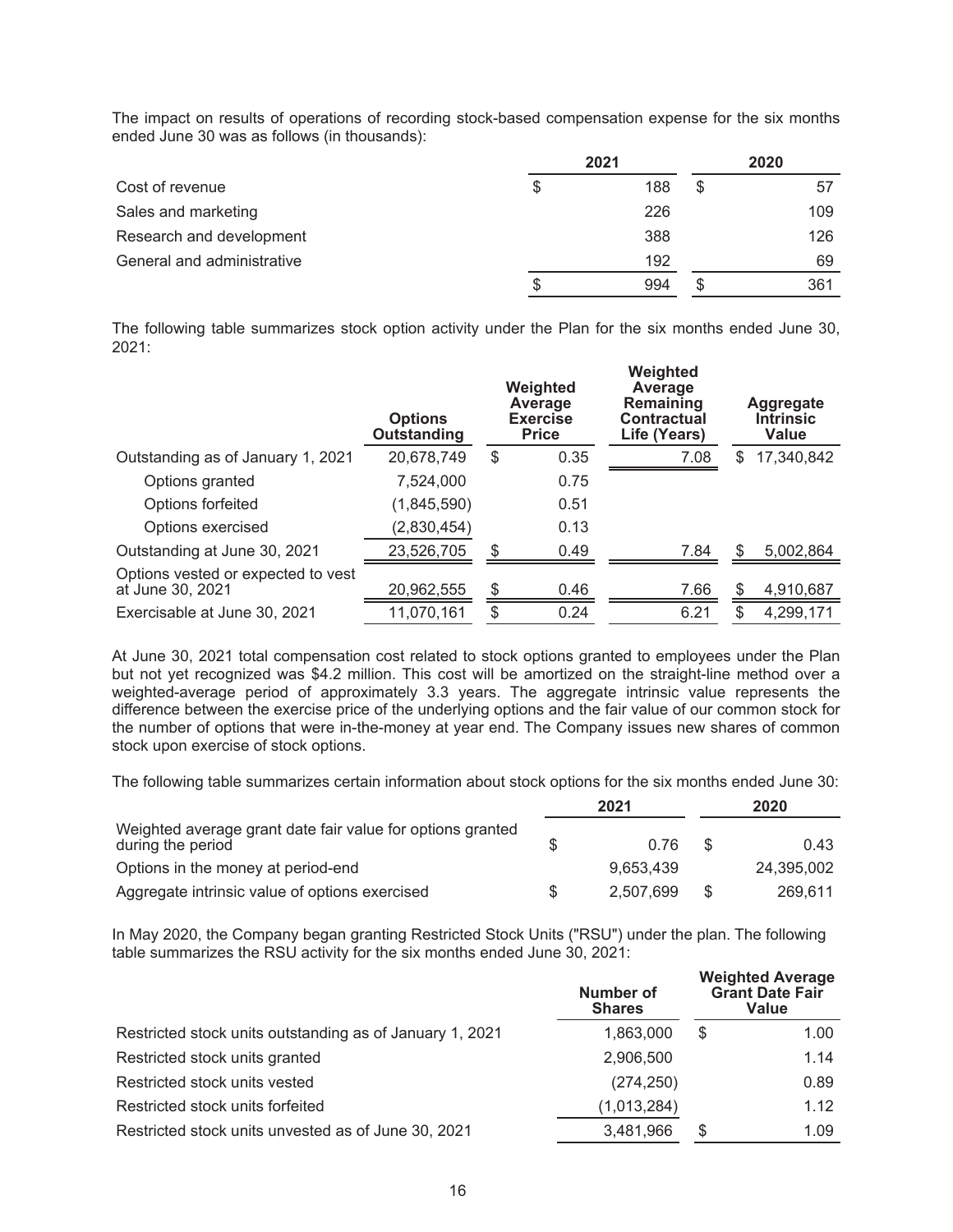As of June 30, 2021, \$3.5 million of total unrecognized compensation cost related to RSU was expected to be recognized over a weighted average period of approximately 3.4 years.

#### **NOTE 8 - LEASES**

The Company's leasing arrangements are primarily for corporate offices and automobiles. Our leases have remaining lease terms of 1 to 4 years.

The following table presents the Company's future lease payments for long-term operating leases as of June 30, 2021 (in thousands):

|                                                                       |      | <b>Operating Leases</b> |
|-----------------------------------------------------------------------|------|-------------------------|
| Remainder of 2021                                                     |      | 502                     |
| 2022                                                                  |      | 1,011                   |
| 2023                                                                  |      | 862                     |
| 2024                                                                  |      | 17                      |
| Total                                                                 | \$   | 2,392                   |
| Less: Imputed interest                                                |      | (156)                   |
| Total lease liabilities                                               |      | 2,236                   |
|                                                                       | 2021 | 2020                    |
| Weighted average remaining lease term (in years) for operating leases | 2.4  | 3.1                     |
| Weighted average discount rate                                        | 6.0% | 6.0%                    |

The Company's lease expense consisted of operating lease costs of \$0.7 million and \$0.9 million for the six months ended June 30, 2021 and 2020, respectively.

#### **NOTE 9 - COMMITMENTS AND CONTINGENCIES**

#### Litigation

The Company is not aware of any pending legal proceedings that individually or in the aggregate would have a material adverse effect on the Company's business, operating results, or financial conditions. The Company may in the future be party to litigation arising in the ordinary course of business. Such claims, even if not meritorious, could result in the expenditure of significant financial and managerial resources.

#### **Guarantees and Other**

The Company includes indemnification provisions in its contracts entered into with customers and business partners. Generally, these provisions require the Company to defend claims arising out of its products' infringement of third-party intellectual property rights, breach of contractual obligations, and/or unlawful or otherwise culpable conduct. The indemnity obligations generally cover damages, costs, and attorneys' fees arising out of such claims. In most (but not all) cases, the total liability under such provisions is limited to either the value of the contract or a specified, agreed-upon amount. In some cases, the total liability under such provisions is not specified. In many (but not all) cases, the term of the indemnity provision is perpetual. While the maximum potential amount of future payments the Company could be required to make under all the indemnification provisions is unlimited, the Company believes the estimated fair value of these provisions is minimal, as these provisions have never been triggered.

### NOTE  $10 - DEBT$

#### **Loan and Security Agreement**

The Company has a loan and security agreement with Comerica Bank ("Lender") that consists of a \$15.0 million revolving credit facility (the "Credit Facility"), which is subject to borrowing base limitations, and all